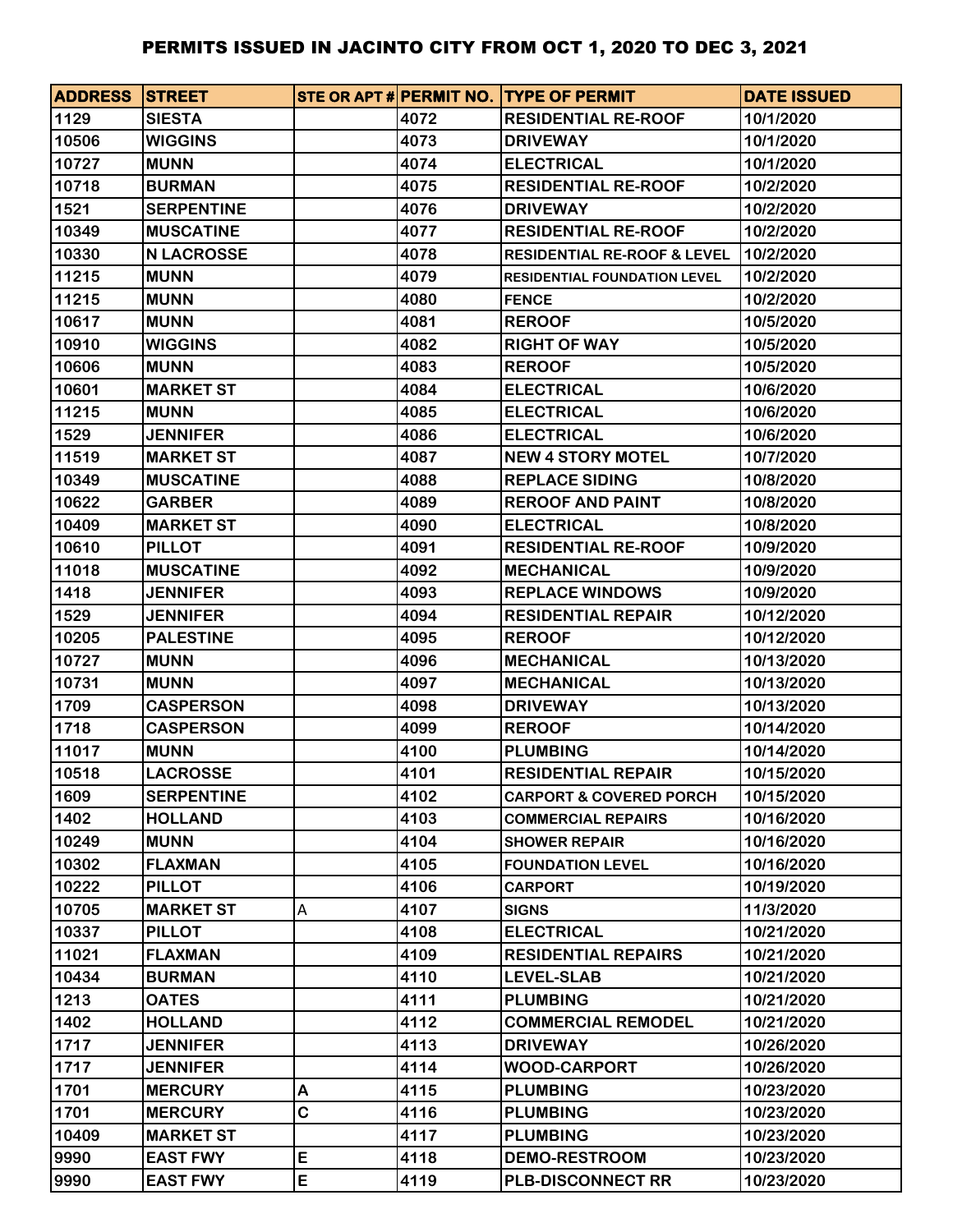| 11519 | <b>MARKET ST</b> | A   | 4120 | <b>PLUMBING</b>                        | 10/26/2020 |
|-------|------------------|-----|------|----------------------------------------|------------|
| 10314 | <b>EAST FWY</b>  |     | 4121 | <b>SIGN</b>                            | 11/2/2020  |
| 10206 | <b>PALESTINE</b> |     | 4122 | <b>PLUMBING</b>                        | 10/27/2020 |
| 10206 | <b>PALESTINE</b> |     | 4123 | <b>RESIDENTIAL RE-ROOF</b>             | 10/27/2020 |
| 931   | <b>MERCURY</b>   | A   | 4124 | <b>ELECTRICAL</b>                      | 10/30/2020 |
| 931   | <b>MERCURY</b>   | B   | 4125 | <b>ELECTRICAL</b>                      | 10/30/2020 |
| 11021 | <b>BURMAN</b>    |     | 4126 | <b>FENCE</b>                           | 10/30/2020 |
| 10434 | <b>MUSCATINE</b> |     | 4127 | <b>GRADE/FILL DIRT</b>                 | 10/30/2020 |
| 1628  | <b>CHAZEN</b>    |     | 4128 | <b>FENCE</b>                           | 10/30/2020 |
| 11025 | <b>MUSCATINE</b> |     | 4129 | <b>RESIDENTIAL REPAIR &amp; LEVEL</b>  | 10/30/2020 |
| 10522 | <b>CHADWICK</b>  |     | 4130 | <b>MECHANICAL</b>                      | 10/30/2020 |
| 10249 | <b>MUNN</b>      |     | 4131 | <b>PLUMBING</b>                        | 11/2/2020  |
| 931   | <b>MERCURY</b>   | A   | 4132 | <b>PLUMBING</b>                        | 11/2/2020  |
| 10206 | <b>PALESTINE</b> |     | 4133 | <b>RESIDENTIAL - REMODEL</b>           | 11/2/2020  |
| 10138 | <b>BURMAN</b>    |     | 4134 | <b>WOOD BACK PATIO</b>                 | 11/2/2020  |
| 10206 | <b>PALESTINE</b> |     | 4135 | <b>ELECTRICAL</b>                      | 11/2/2020  |
| 10434 | <b>BURMAN</b>    |     | 4136 | <b>RESIDENTIAL - REMODEL</b>           | 11/3/2020  |
| 10901 | <b>MARKET ST</b> |     | 4137 | <b>ELECTRICAL</b>                      | 11/3/2020  |
| 1402  | <b>HOLLAND</b>   |     | 4138 | <b>MECHANICAL</b>                      | 11/3/2020  |
| 11519 | <b>MARKET ST</b> |     | 4139 | <b>ELECTRICAL</b>                      | 11/4/2020  |
| 10101 | <b>MUNN</b>      |     | 4140 | <b>PLUMBING</b>                        | 11/4/2020  |
| 10804 | <b>PALESTINE</b> | 1/2 | 4141 | <b>PLUMBING</b>                        | 11/4/2020  |
| 10417 | N OSWEGO         |     | 4142 | <b>FRONT PORCH &amp; PORTE-COCHERE</b> | 11/4/2020  |
| 1237  | <b>SIESTA</b>    |     | 4143 | CARPORT-WOODEN & FRONT META            | 11/5/2020  |
| 10714 | <b>PILLOT</b>    |     | 4144 | <b>NEW RESIDENTIAL - BUILDING</b>      | 11/5/2020  |
| 10314 | <b>PALESTINE</b> |     | 4145 | <b>MECHANICAL</b>                      | 11/5/2020  |
| 11513 | <b>LANE</b>      |     | 4146 | <b>ELECTRICAL</b>                      | 11/5/2020  |
| 10613 | <b>OSWEGO</b>    |     | 4147 | <b>DEMOLITION</b>                      | 11/5/2020  |
| 10601 | <b>MARKET</b>    |     | 4148 | <b>ELECTRICAL</b>                      | 11/6/2020  |
| 10517 | <b>MUSCATINE</b> |     | 4149 | <b>RESIDENTIAL REPAIRS &amp; RE-RO</b> | 11/6/2020  |
| 10302 | <b>MUNN</b>      |     | 4150 | <b>DRIVEWAY</b>                        | 11/6/2020  |
| 1405  | <b>BELIN</b>     |     | 4151 | <b>PLUMBING</b>                        | 11/6/2020  |
| 10241 | <b>FLAXMAN</b>   |     | 4152 | <b>CHAINLINK FENCE-GATE</b>            | 11/6/2020  |
| 11025 | <b>MUSCATINE</b> |     | 4153 | <b>SIDING AND FLOORING</b>             | 11/9/2020  |
| 10810 | <b>MUNN</b>      |     | 4154 | <b>GRADE/FILL DIRT</b>                 | 11/9/2020  |
| 10818 | <b>MUNN</b>      |     | 4155 | <b>GRADE/FILL DIRT</b>                 | 11/9/2020  |
| 10629 | <b>WIGGINS</b>   |     | 4156 | <b>FENCE</b>                           | 11/9/2020  |
| 10611 | <b>PALESTINE</b> |     | 4157 | <b>COMMERCIAL REMODEL</b>              | 11/9/2020  |
| 1522  | <b>CHESTON</b>   |     | 4158 | <b>REPLACE SIDING</b>                  | 11/9/2020  |
| 10910 | <b>WIGGINS</b>   |     | 4159 | <b>PLUMBING</b>                        | 11/9/2020  |
| 9990  | <b>EAST FWY</b>  | E   | 4173 | FIRE PROTECTION(1 SPRINKLER            | 11/9/2020  |
| 10521 | <b>PILLOT</b>    |     | 4174 | <b>FENCE</b>                           | 11/10/2020 |
| 10714 | <b>PILLOT</b>    |     | 4175 | <b>WATER &amp; SEWER DISCONNECT</b>    | 11/10/2020 |
| 1210  | <b>DACUS</b>     |     | 4187 | <b>REPLACE SIDING</b>                  | 11/10/2020 |
| 1521  | <b>JENNIFER</b>  |     | 4188 | <b>RESIDENTIAL RE-ROOF</b>             | 11/10/2020 |
| 11020 | <b>BURMAN</b>    |     | 4191 | <b>PLUMBING</b>                        | 11/11/2020 |
| 1717  | <b>JENNIFER</b>  |     | 4224 | <b>ELECTRICAL</b>                      | 11/12/2020 |
| 10325 | N OSWEGO         |     | 4228 | <b>PLUMBING</b>                        | 11/12/2020 |
| 10326 | <b>WIGGINS</b>   |     | 4239 | <b>ELECTRICAL</b>                      | 11/12/2020 |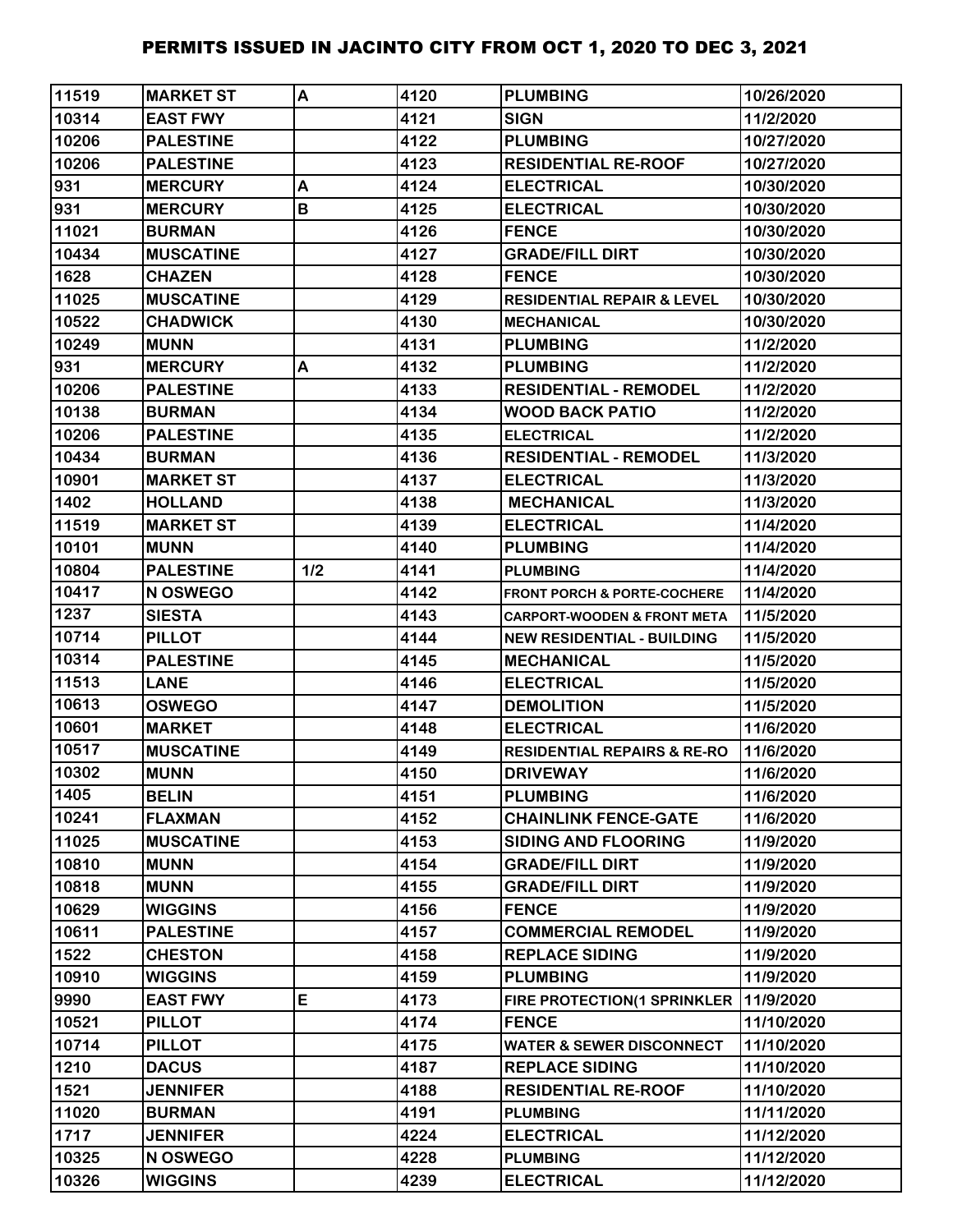| 10714 | <b>PILLOT</b>    |   | 4246  | <b>DEMOLITION</b>                    | 11/13/2020 |
|-------|------------------|---|-------|--------------------------------------|------------|
| 10137 | <b>MUNN</b>      |   | 10001 | <b>ELECTRICAL</b>                    | 11/16/2020 |
| 10129 | <b>WIGGINS</b>   |   | 10002 | <b>FENCE</b>                         | 11/17/2020 |
| 10726 | <b>PILLOT</b>    |   | 10003 | <b>PLUMBING</b>                      | 11/17/2020 |
| 1622  | <b>CHESTON</b>   |   | 10004 | <b>PLUMBING</b>                      | 11/16/2020 |
| 10433 | <b>MUNN</b>      |   | 10005 | <b>RESIDENTIAL REPAIRS</b>           | 11/17/2020 |
| 10827 | <b>MUNN</b>      |   | 10006 | <b>ACCESSORY BUILDING-SHED</b>       | 11/17/2020 |
| 10229 | <b>CHADWICK</b>  |   | 10007 | <b>WOOD FENCE</b>                    | 11/17/2020 |
| 10934 | <b>LACROSSE</b>  |   | 10008 | <b>PLUMBING</b>                      | 11/17/2020 |
| 1211  | <b>MERCURY</b>   |   | 10009 | <b>FENCE AND BOLLARDS</b>            | 11/17/2020 |
| 1706  | <b>BELIN</b>     |   | 10010 | <b>CARPORT-WOOD</b>                  | 11/17/2020 |
| 10417 | N OSWEGO         |   | 10011 | <b>RESIDENTIAL RE-ROOF</b>           | 11/18/2020 |
| 10726 | <b>PILLOT</b>    |   | 10012 | <b>PLUMBING</b>                      | 11/18/2020 |
| 11215 | <b>MUNN</b>      |   | 10013 | <b>PLUMBING</b>                      | 11/18/2020 |
| 10942 | <b>VERANO</b>    |   | 10014 | <b>RESIDENTIAL REPAIRS</b>           | 11/18/2020 |
| 10434 | <b>MUSCATINE</b> |   | 10015 | <b>DRIVEWAY</b>                      | 11/19/2020 |
| 10610 | <b>CHADWICK</b>  |   | 10016 | LEVEL BLK & BASE FOUNDATI 11/19/2020 |            |
| 11110 | <b>MUSCATINE</b> |   | 10017 | <b>ACCESSORY BUILDING</b>            | 11/19/2020 |
| 10714 | <b>PILLOT</b>    |   | 10018 | <b>PLUMBING</b>                      | 11/19/2020 |
| 10410 | <b>NORVIC</b>    |   | 10019 | SOLAR PANEL INSTALLATION 1/20/2021   |            |
| 10410 | <b>NORVIC</b>    |   | 10020 | <b>ELECTRICAL</b>                    | 1/20/2021  |
| 11515 | <b>MARKET ST</b> |   | 10021 | <b>ELECTRICAL</b>                    | 11/20/2020 |
| 10206 | <b>MUNN</b>      |   | 10022 | <b>LEVEL</b>                         | 11/20/2020 |
| 1611  | <b>JENNIFER</b>  |   | 10023 | <b>WOOD FENCE</b>                    | 11/20/2020 |
| 1511  | <b>KERBEY</b>    |   | 10024 | <b>REPLACE SIDING</b>                | 11/23/2020 |
| 10213 | <b>NORVIC</b>    |   | 10025 | <b>ELECTRICAL</b>                    | 11/23/2020 |
| 10434 | <b>MUSCATINE</b> |   | 10026 | 2 GATES                              | 11/23/2020 |
| 10122 | <b>FAIRFAX</b>   |   | 10027 | <b>ELECTRICAL</b>                    | 11/23/2020 |
| 1418  | <b>HOLLAND</b>   |   | 10028 | <b>GRADE/FILL DIRT</b>               | 11/23/2020 |
| 1702  | <b>BELIN</b>     |   | 10029 | <b>REPLACE SIDING</b>                | 11/23/2020 |
| 1422  | <b>JENNIFER</b>  |   | 10030 | <b>RESIDENTIAL RE-ROOF</b>           | 11/24/2020 |
| 10510 | <b>BURMAN</b>    |   | 10031 | <b>PLUMBING</b>                      | 11/24/2020 |
| 1421  | <b>JENNIFER</b>  |   | 10032 | <b>RESIDENTIAL REPAIRS</b>           | 11/24/2020 |
| 1702  | <b>CHAZEN</b>    |   | 10033 | <b>FENCE</b>                         | 11/25/2020 |
| 10125 | <b>NORVIC</b>    |   | 10034 | <b>RESIDENTIAL REPAIRS</b>           | 11/25/2020 |
| 10810 | <b>LANE</b>      | 5 | 10035 | <b>PLUMBING</b>                      | 11/30/2020 |
| 1434  | <b>BELIN</b>     |   | 10036 | <b>DRIVEWAY</b>                      | 11/30/2020 |
| 11012 | <b>BURMAN</b>    |   | 10037 | <b>GRADE/FILL DIRT</b>               | 11/30/2020 |
| 10129 | <b>PILLOT</b>    |   | 10038 | <b>RESIDENTIAL RE-ROOF</b>           | 12/1/2020  |
| 10333 | <b>LANE</b>      |   | 10039 | <b>PLUMBING</b>                      | 12/2/2020  |
| 11617 | <b>LORD</b>      |   | 10040 | <b>ELECTRICAL</b>                    | 12/2/2020  |
| 11407 | <b>MUNN</b>      |   | 10041 | <b>RESIDENTIAL ADDITION</b>          | 12/3/2020  |
| 11407 | <b>MUNN</b>      |   | 10042 | PARTIAL DEMOLITION                   | 12/3/2020  |
| 10421 | <b>NORVIC</b>    |   | 10043 | <b>RESIDENTIAL RE-ROOF</b>           | 12/3/2020  |
| 11602 | <b>OGLESBY</b>   |   | 10044 | <b>CARPORT</b>                       | 12/3/2020  |
| 10402 | <b>MUSCATINE</b> |   | 10045 | <b>RESIDENTIAL RE-ROOF</b>           | 12/7/2020  |
| 10617 | <b>MUSCATINE</b> |   | 10046 | <b>RESIDENTIAL REPAIRS</b>           | 12/7/2020  |
| 931   | <b>MERCURY</b>   |   | 10047 | <b>COMMERCIAL REMODEL</b>            | 12/7/2020  |
| 11025 | <b>BURMAN</b>    |   | 10048 | <b>FENCE</b>                         | 12/7/2020  |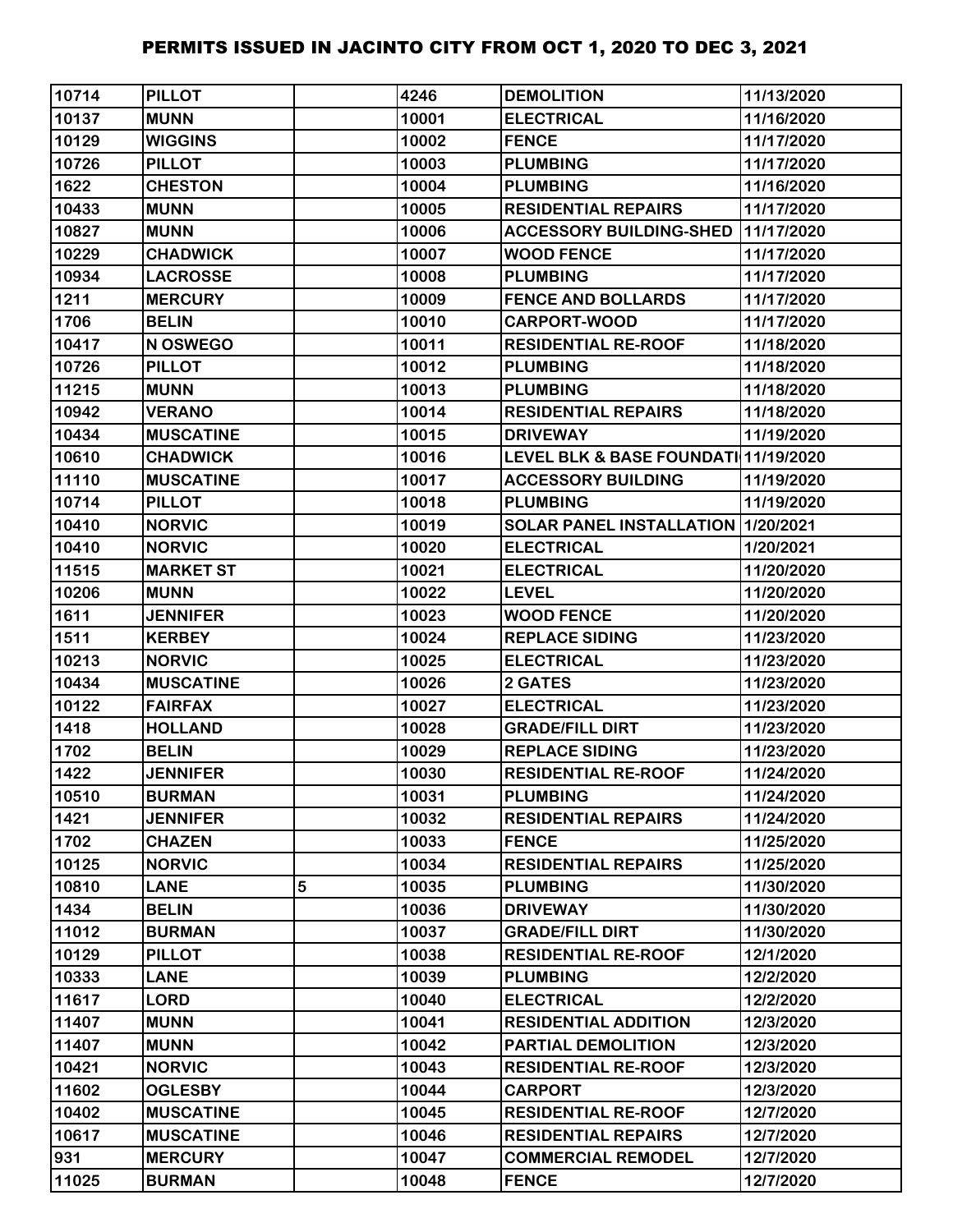| 10630 | <b>FLAXMAN</b>   | 10049 | <b>PLUMBING</b>                          | 12/8/2020  |
|-------|------------------|-------|------------------------------------------|------------|
| 1409  | <b>JENNIFER</b>  | 10050 | <b>PLUMBING</b>                          | 12/8/2020  |
| 10433 | <b>MUNN</b>      | 10051 | <b>PLUMBING</b>                          | 12/9/2020  |
| 10502 | <b>FLAXMAN</b>   | 10052 | <b>ELECTRICAL</b>                        | 12/10/2020 |
| 11301 | <b>MARKET</b>    | 10053 | <b>ELECTRICAL</b>                        | 12/14/2020 |
| 10910 | <b>WIGGINS</b>   | 10054 | <b>ELECTRICAL</b>                        | 12/14/2020 |
| 10730 | <b>NORVIC</b>    | 10055 | <b>RESIDENTIAL RE-ROOF</b>               | 12/14/2020 |
| 11025 | <b>BURMAN</b>    | 10056 | <b>FENCE</b>                             | 12/14/2020 |
| 10326 | <b>WIGGINS</b>   | 10057 | <b>PLUMBING</b>                          | 12/14/2020 |
| 10714 | <b>PILLOT</b>    | 10058 | <b>MECHANICAL</b>                        | 12/15/2020 |
| 1706  | <b>BELIN</b>     | 10059 | <b>DRIVEWAY</b>                          | 12/15/2020 |
| 10524 | <b>MUSCATINE</b> | 10060 | <b>RESIDENTIAL REPAIRS</b>               | 12/15/2020 |
| 10731 | <b>MUNN</b>      | 10061 | <b>ELECTRICAL</b>                        | 12/15/2020 |
| 10714 | <b>PILLOT</b>    | 10062 | <b>ELECTRICAL</b>                        | 12/16/2020 |
| 10714 | <b>PILLOT</b>    | 10063 | <b>MECHANICAL</b>                        | 12/16/2020 |
| 1402  | <b>HOLLAND</b>   | 10064 | <b>PLUMBING</b>                          | 12/16/2020 |
| 10433 | <b>MUNN</b>      | 10065 | <b>RES.-REM:LAUNDRY ROOM &amp; BR</b>    | 12/17/2020 |
| 10722 | <b>BURMAN</b>    | 10066 | <b>RE-ROOF</b>                           | 12/18/2020 |
| 10330 | <b>MUSCATINE</b> | 10067 | <b>CARPORT-METAL</b>                     | 12/18/2020 |
| 10209 | <b>CHADWICK</b>  | 10068 | <b>BACK PORCH</b>                        | 12/18/2020 |
| 11009 | <b>WIGGINS</b>   | 10069 | <b>LEVEL</b>                             | 12/18/2020 |
| 10525 | <b>BURMAN</b>    | 10070 | <b>DEMOLITION-SHED/GARAGE</b>            | 12/18/2020 |
| 10722 | <b>NORVIC</b>    | 10071 | <b>RESIDENTIAL REPAIRS-GARAGE</b>        | 12/18/2020 |
| 10614 | <b>WIGGINS</b>   | 10072 | <b>WOOD FENCE</b>                        | 12/23/2020 |
| 10913 | <b>INVIERNO</b>  | 10073 | RESIDENTIAL REPAIRS & REROO   12/28/2020 |            |
| 10126 | <b>NORVIC</b>    | 10074 | <b>DEMO &amp; NEW SHED ON BLKS</b>       | 12/28/2020 |
| 11009 | <b>LACROSSE</b>  | 10075 | RES. REPAIRS(SHEETROCK&FLOO              | 12/28/2020 |
| 10406 | <b>MUSCATINE</b> | 10076 | <b>REROOF</b>                            | 12/29/2020 |
| 10317 | <b>FAIRFAX</b>   | 10077 | RES. REPAIRS(REPLACE FRONT               | 12/30/2020 |
| 11022 | <b>BURMAN</b>    | 10078 | <b>RES- REMODEL (BATHROOM &amp; L</b>    | 12/31/2020 |
| 11022 | <b>BURMAN</b>    | 10079 | <b>PLUMBING</b>                          | 12/31/2020 |
| 10809 | <b>VERANO</b>    | 10080 | <b>RES REMODEL (SOLAR PANEL)</b>         | 12/31/2020 |
| 10809 | <b>VERANO</b>    | 10081 | <b>ELECTRICAL</b>                        | 12/31/2020 |
| 11519 | <b>MARKET ST</b> | 10082 | <b>DRIVEWAY</b>                          | 1/4/2021   |
| 10714 | <b>PILLOT</b>    | 10083 | PAVING (DRIVEWAY NOT TO STR              | 1/4/2021   |
| 10334 | <b>MUSCATINE</b> | 10084 | <b>FENCE REPAIR</b>                      | 1/5/2021   |
| 10302 | <b>FLAXMAN</b>   | 10085 | <b>PLUMBING</b>                          | 1/5/2021   |
| 10324 | <b>PALESTINE</b> | 10086 | <b>ELECTRICAL</b>                        | 1/6/2021   |
| 10617 | <b>LANE</b>      | 10087 | <b>DRIVEWAY</b>                          | 1/7/2021   |
| 1708  | <b>KERBY</b>     | 10088 | RES. REPAIRS (WOOD SIDING) 1/7/2021      |            |
| 10433 | <b>MUNN</b>      | 10089 | <b>ELECTRICAL</b>                        | 1/7/2021   |
| 10117 | <b>CHADWICK</b>  | 10090 | REROOF ON GARAGE (SHINGLES) 1/8/2021     |            |
| 1315  | <b>HORATIO</b>   | 10091 | PAVING (DRIVEWAY ONLY TO P.              | 1/8/2021   |
| 10221 | <b>CHADWICK</b>  | 10092 | <b>DRIVEWAY</b>                          | 1/8/2021   |
| 1719  | <b>KERBY</b>     | 10093 | <b>FRONT FENCE - IRON BAR</b>            | 1/8/2021   |
| 10913 | <b>INVIERNO</b>  | 10094 | 2 PORCH F & B/BDOOR/REEROOF 1/8/2021     |            |
| 10238 | <b>BURMAN</b>    | 10095 | <b>REROOF</b>                            | 1/12/2021  |
| 10334 | <b>PALESTINE</b> | 10096 | <b>ELECTRICAL</b>                        | 1/13/2021  |
| 10129 | <b>FLAXMAN</b>   | 10097 | <b>WOOD, PICKET FENCE</b>                | 1/13/2021  |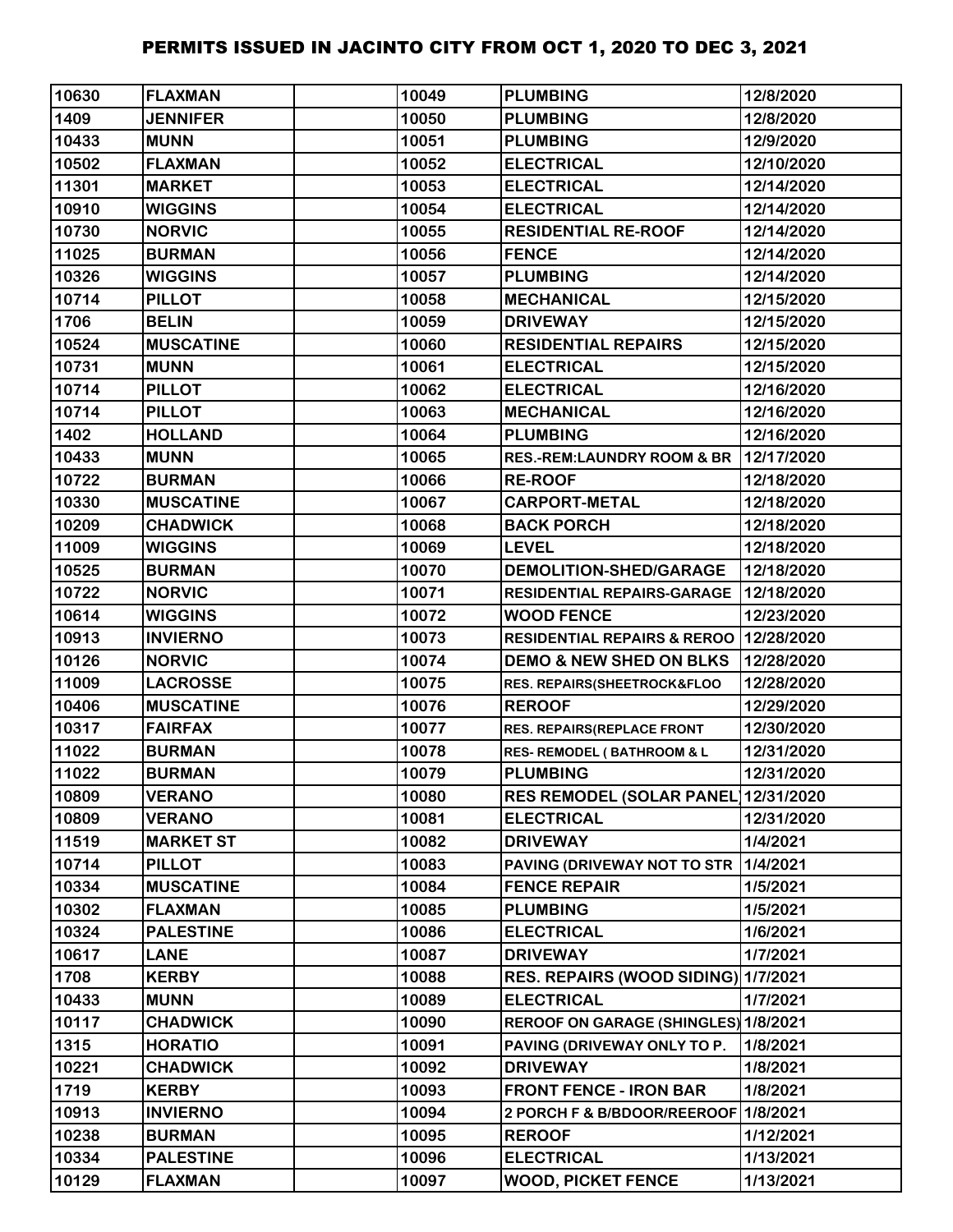| 11510 | <b>OXHAM</b>      | 10098 | <b>ACCESSORY BUILDING (SHED)</b>             | 1/13/2021 |
|-------|-------------------|-------|----------------------------------------------|-----------|
| 9992  | <b>EAST FWY</b>   | 10099 | <b>PLUMBING</b>                              | 1/14/2021 |
| 10530 | <b>MUNN</b>       | 10100 | <b>CARPORT-METAL</b>                         | 1/14/2021 |
| 10534 | <b>BURMAN</b>     | 10101 | <b>RESIDENTIAL REPAIRS</b>                   | 1/14/2021 |
| 10909 | <b>INVIERNO</b>   | 10102 | <b>MECHANICAL</b>                            | 1/15/2021 |
| 10324 | <b>PALESTINE</b>  | 10103 | <b>EXHAUST FAN/RESTROOM</b>                  | 1/19/2021 |
| 10121 | <b>PALESTINE</b>  | 10104 | <b>IRON &amp; WOOD FENCE</b>                 | 1/19/2021 |
| 11502 | <b>CELTIS</b>     | 10105 | <b>ACCESSORY BUILDING ON BLKS 11/20/2021</b> |           |
| 10330 | <b>N LACROSSE</b> | 10106 | <b>FENCE-IRON BAR</b>                        | 1/20/2021 |
| 10609 | <b>OSWEGO</b>     | 10107 | <b>RESIDENTIAL RE-ROOF</b>                   | 1/20/2021 |
| 10405 | <b>FLAXMAN</b>    | 10108 | <b>RESIDENTIAL REPAIRS</b>                   | 1/20/2021 |
| 10405 | <b>FLAXMAN</b>    | 10109 | <b>ELECTRICAL</b>                            | 1/20/2021 |
| 10718 | <b>OSWEGO</b>     | 10110 | <b>GRADE/FILL DIRT</b>                       | 1/20/2021 |
| 11602 | <b>LANE</b>       | 10111 | <b>CARPORT</b>                               | 1/21/2021 |
| 10430 | <b>MUSCATINE</b>  | 10112 | <b>NEW RESIDENTIAL - BUILDING</b>            | 1/22/2021 |
| 11215 | <b>MUNN</b>       | 10113 | <b>MECHANICAL</b>                            | 1/25/2021 |
| 10102 | <b>CHADWICK</b>   | 10114 | <b>RESIDENTIAL RE-ROOF</b>                   | 1/25/2021 |
| 10101 | <b>FLAXMAN</b>    | 10115 | <b>ELECTRICAL</b>                            | 1/26/2021 |
| 10238 | <b>PALESTINE</b>  | 10116 | <b>PAVING</b>                                | 1/27/2021 |
| 11501 | <b>TILIA</b>      | 10117 | <b>RESIDENTIAL RE-ROOF</b>                   | 1/27/2021 |
| 10626 | <b>MUNN</b>       | 10118 | <b>DRIVEWAY</b>                              | 1/27/2021 |
| 10417 | N OSWEGO          | 10119 | <b>GARAGE</b>                                | 1/28/2021 |
| 10241 | <b>PALESTINE</b>  | 10120 | <b>PAVING</b>                                | 1/28/2021 |
| 10821 | <b>VERANO</b>     | 10121 | <b>RESIDENTIAL REPAIRS</b>                   | 1/28/2021 |
| 1333  | <b>SHERYL</b>     | 10122 | LEVEL BLOCK & BASE FOUNDATION 1/28/2021      |           |
| 10913 | <b>INVIERNO</b>   | 10123 | <b>ELECTRICAL</b>                            | 1/29/2021 |
| 10805 | <b>BURMAN</b>     | 10124 | <b>RESIDENITAL RE-ROOF</b>                   | 1/29/2021 |
| 11037 | <b>MARKET</b>     | 10125 | <b>COMMERCIAL REMODEL</b>                    | 1/29/2021 |
| 1329  | <b>SHERYL</b>     | 10126 | <b>RESIDENTIAL REPAIRS</b>                   | 1/29/2021 |
| 10322 | <b>FAIRFAX</b>    | 10127 | <b>RESIDENTIAL REPAIRS</b>                   | 1/29/2021 |
| 10242 | <b>PALESTINE</b>  | 10128 | <b>DRIVEWAY</b>                              | 1/29/2021 |
| 10146 | <b>BURMAN</b>     | 10129 | <b>DEMOLITION</b>                            | 1/29/2021 |
| 10146 | <b>BURMAN</b>     | 10130 | <b>NEW RESIDENTIAL - BUILDING</b>            | 1/29/2021 |
| 10434 | <b>BURMAN</b>     | 10131 | <b>PLUMBING</b>                              | 1/29/2021 |
| 1106  | <b>HOLLAND</b>    | 10132 | <b>FENCE</b>                                 | 1/29/2021 |
| 10910 | <b>WIGGINS</b>    | 10133 | <b>MECHANICAL ADITIONS</b>                   | 2/1/2021  |
| 10430 | <b>MUSCATINE</b>  | 10134 | <b>PLUMBING</b>                              | 2/2/2021  |
| 11506 | <b>LANE</b>       | 10135 | <b>FENCE</b>                                 | 2/3/2021  |
| 10146 | <b>FAIRFAX</b>    | 10136 | <b>PLUMBING</b>                              | 2/3/2021  |
| 10142 | <b>FAIRFAX</b>    | 10137 | <b>4FT CHAIN LINK FENCE&amp;SIDE W</b>       | 2/3/2021  |
| 10225 | <b>FLAXMAN</b>    | 10138 | <b>PLUMBING</b>                              | 2/3/2021  |
| 1407  | <b>MERCURY</b>    | 10139 | <b>SIGN</b>                                  | 2/3/2021  |
| 11450 | <b>EAST FWY</b>   | 10140 | <b>PAVING</b>                                | 2/4/2021  |
| 10434 | <b>BURMAN</b>     | 10141 | <b>ELECTRICAL</b>                            | 2/4/2021  |
| 10410 | <b>NORVIC</b>     | 10142 | <b>ELECTRICAL</b>                            | 2/5/2021  |
| 10322 | <b>WIGGINS</b>    | 10143 | <b>REPLACE WINDOWS</b>                       | 2/8/2021  |
| 1402  | <b>HOLLAND</b>    | 10144 | <b>FIRE SUPPRESSION SYSTEM</b>               | 2/8/2021  |
| 1109  | <b>MERCURY</b>    | 10145 | <b>COMMERCIAL DRIVEWAY</b>                   | 2/8/2021  |
| 1002  | <b>MERCURY</b>    | 10146 | <b>COMMERCIAL BLDG.</b>                      | 2/8/2021  |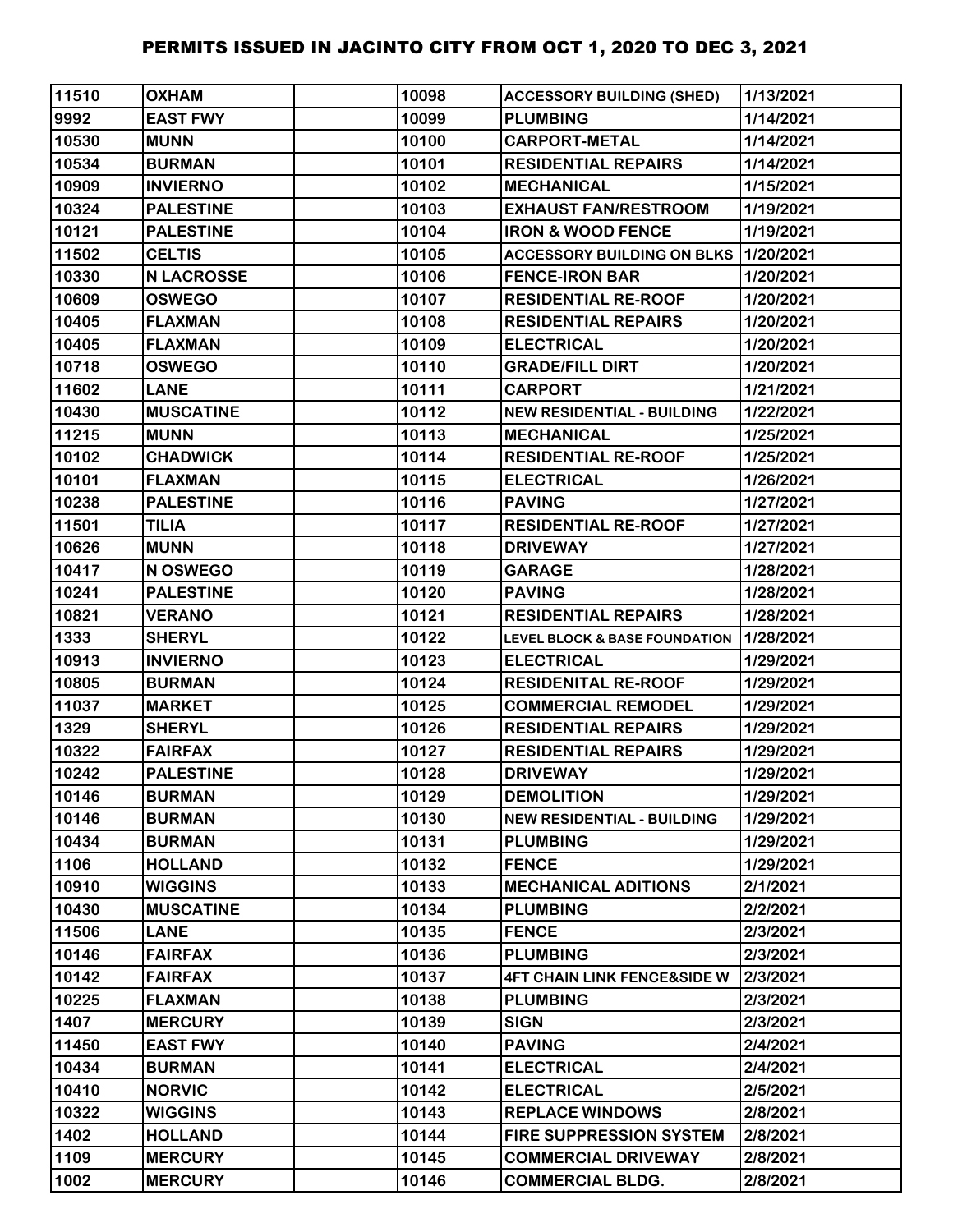| 10713 | <b>CHADWICK</b>   |     | 10147 | <b>PLUMBING</b>                     | 2/9/2021  |
|-------|-------------------|-----|-------|-------------------------------------|-----------|
| 10525 | <b>BURMAN</b>     |     | 10148 | NEW RESIDENTIAL - BUILDING 2/9/2021 |           |
| 10414 | <b>BURMAN</b>     |     | 10149 | <b>FENCE</b>                        | 2/9/2021  |
| 931   | <b>MERCURY</b>    |     | 10150 | <b>STUCCO SIDING</b>                | 2/9/2021  |
| 1710  | <b>BELIN</b>      |     | 10151 | <b>DRIVEWAY</b>                     | 2/10/2021 |
| 11102 | <b>EAST FWY</b>   | B   | 10152 | <b>ELECTRICAL</b>                   | 2/11/2021 |
| 10925 | <b>MUSCATINE</b>  |     | 10153 | SOLAR PANEL INSTALLATION 2/11/2021  |           |
| 10925 | <b>MUSCATINE</b>  |     | 10154 | <b>ELECTRICAL</b>                   | 2/11/2021 |
| 10110 | <b>NORVIC</b>     |     | 10155 | <b>RESIDENTIAL RE-ROOF</b>          | 2/11/2021 |
| 1406  | <b>HORATIO</b>    | 1/2 | 10156 | <b>ELECTRICAL</b>                   | 2/12/2021 |
| 10709 | <b>NORVIC</b>     |     | 10157 | <b>CARPORT</b>                      | 2/12/2021 |
| 10237 | <b>MARKET</b>     |     | 10158 | <b>FIRE SPRINKLER SYSTEM</b>        | 2/12/2021 |
| 1626  | <b>JENNIFER</b>   |     | 10159 | <b>CARPORT</b>                      | 2/12/2021 |
| 10634 | <b>CHADWICK</b>   |     | 10160 | <b>STORAGE BLDG, PORCH CARPORT</b>  | 2/19/2021 |
| 10620 | <b>OSWEGO</b>     |     | 10161 | <b>PLUMBING</b>                     | 2/19/2021 |
| 10341 | S OSWEGO          |     | 10162 | <b>PLUMBING</b>                     | 2/22/2021 |
| 10603 | <b>LACROSSE</b>   |     | 10163 | <b>PLUMBING</b>                     | 2/22/2021 |
| 10826 | <b>MUSCATINE</b>  |     | 10164 | <b>FENCE-WOOD</b>                   | 2/22/2021 |
| 11022 | <b>INVIERNO</b>   |     | 10165 | <b>PAVING</b>                       | 2/22/2021 |
| 10918 | <b>PALESTINE</b>  |     | 10166 | <b>PAVING</b>                       | 2/24/2021 |
| 10809 | <b>VERANO</b>     |     | 10167 | <b>ELECTRICAL</b>                   | 2/24/2021 |
| 10149 | <b>NORVIC</b>     |     | 10168 | <b>PLUMBING</b>                     | 2/24/2021 |
| 10121 | <b>FLAXMAN</b>    |     | 10169 | <b>PLUMBING</b>                     | 2/25/2021 |
| 10822 | <b>BURMAN</b>     |     | 10170 | <b>PLUMBING</b>                     | 2/25/2021 |
| 10422 | <b>S OSWEGO</b>   |     | 10171 | <b>RESIDENTIAL REPAIR</b>           | 2/25/2021 |
| 1713  | <b>CHAZEN</b>     |     | 10172 | <b>RESIDENTIAL RE-ROOF</b>          | 3/1/2021  |
| 10341 | <b>LANE</b>       |     | 10173 | <b>ELECTRICAL</b>                   | 3/1/2021  |
| 10433 | <b>CHADWICK</b>   |     | 10174 | <b>RESIDENTIAL RE-ROOF</b>          | 3/1/2021  |
| 10934 | <b>LANE</b>       |     | 10175 | <b>RESIDENTIAL REPAIR</b>           | 3/1/2021  |
| 10825 | <b>INVIERNO</b>   |     | 10176 | <b>ELECTRICAL</b>                   | 3/2/2021  |
| 10134 | <b>PALESTINE</b>  |     | 10177 | <b>RESIDENTIAL REPAIR</b>           | 3/2/2021  |
| 10110 | <b>PILLOT</b>     |     | 10178 | <b>DRIVEWAY</b>                     | 3/2/2021  |
| 10341 | <b>S OSWEGO</b>   |     | 10179 | <b>PLUMBING</b>                     | 3/2/2021  |
| 10822 | <b>BURMAN</b>     |     | 10180 | <b>HOUSE DEMOLITION</b>             | 3/2/2021  |
| 1109  | <b>SIESTA</b>     |     | 10181 | <b>ELECTRICAL</b>                   | 3/3/2021  |
| 1114  | <b>DACUS</b>      |     | 10182 | <b>PORCH &amp; RES. REPAIRS</b>     | 3/3/2021  |
| 10146 | <b>BURMAN</b>     |     | 10183 | <b>WATER &amp; SEWER DISCONNECT</b> | 3/4/2021  |
| 11602 | <b>LANE</b>       |     | 10184 | <b>DRIVEWAY AND PAVING</b>          | 3/4/2021  |
| 10222 | <b>FAIRFAX</b>    |     | 10186 | <b>PLUMBING</b>                     | 3/4/2021  |
| 11450 | <b>EAST FWY</b>   |     | 10187 | <b>ELECTRICAL</b>                   | 3/5/2021  |
| 1705  | <b>SERPENTINE</b> |     | 10188 | <b>FENCE</b>                        | 3/5/2021  |
| 931   | <b>MERCURY</b>    |     | 10189 | <b>DRIVEWAY</b>                     | 3/5/2021  |
| 10313 | <b>CHADWICK</b>   |     | 10190 | <b>DRIVEWAY</b>                     | 3/5/2021  |
| 10922 | <b>LACROSSE</b>   |     | 10191 | <b>DRIVEWAY</b>                     | 3/5/2021  |
| 11605 | <b>LANE</b>       |     | 10192 | <b>FENCE</b>                        | 3/5/2021  |
| 10925 | <b>MUSCATINE</b>  |     | 10193 | <b>ELECTRICAL</b>                   | 3/8/2021  |
| 10209 | <b>CHADWICK</b>   |     | 10194 | <b>PAVING</b>                       | 3/8/2021  |
| 10346 | <b>MUNN</b>       |     | 10195 | <b>METAL CARPORT</b>                | 3/8/2021  |
| 10614 | <b>MUSCATINE</b>  |     | 10196 | <b>DRIVEWAY</b>                     | 3/8/2021  |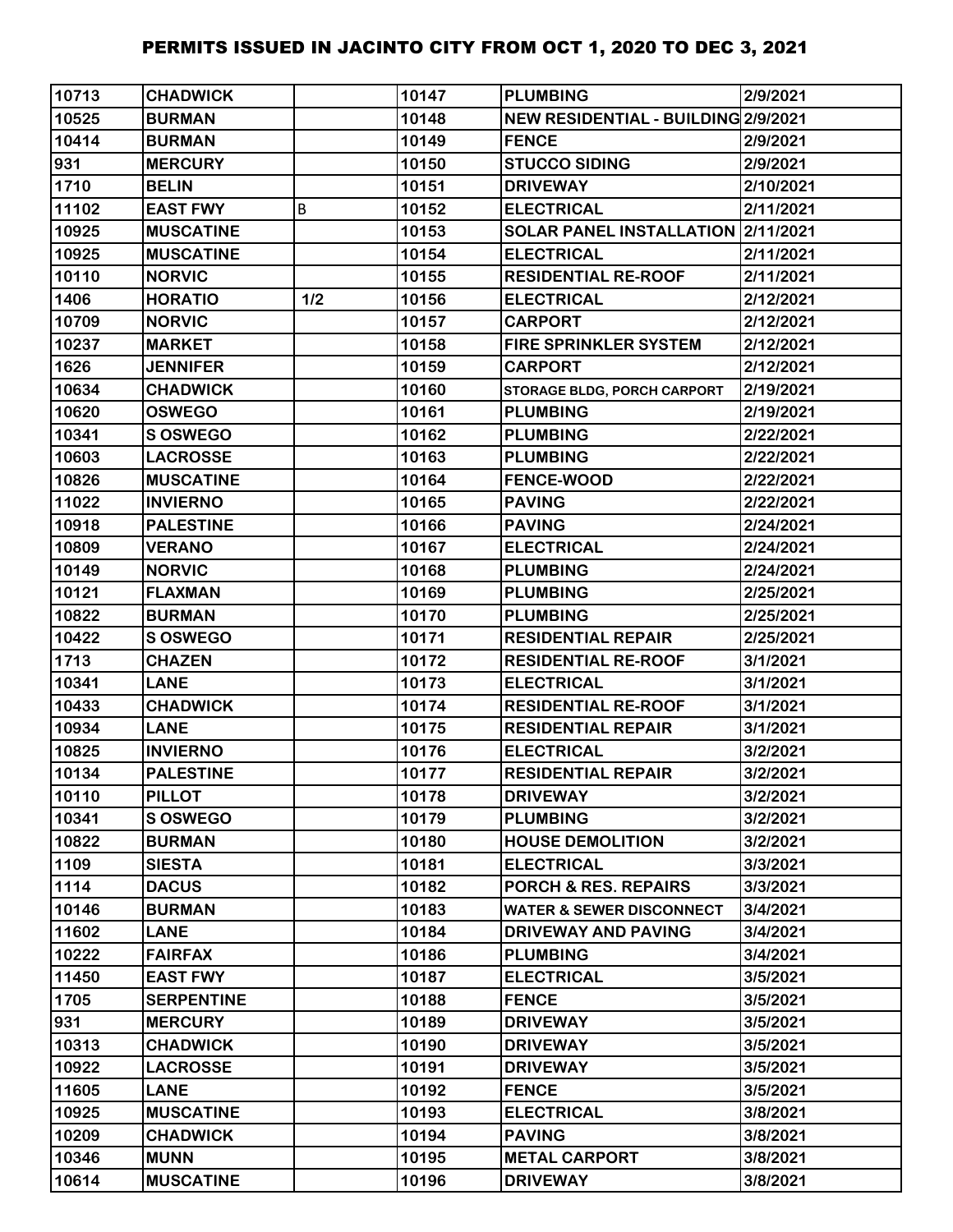| 10913 | <b>OSWEGO</b>     | 10197 | <b>PLUMBING</b>                        | 3/8/2021  |
|-------|-------------------|-------|----------------------------------------|-----------|
| 11505 | <b>OGLESBY</b>    | 10198 | <b>RESIDENTIAL ADD.</b>                | 3/10/2021 |
| 9990  | <b>EAST FWY</b>   | 10199 | <b>PLUMBING FIRE LI</b>                | 3/10/2021 |
| 9990  | <b>EAST FWY</b>   | 10200 | <b>PLUMBING</b>                        | 3/10/2021 |
| 10346 | <b>CHADWICK</b>   | 10201 | <b>FENCE</b>                           | 3/10/2021 |
| 10102 | <b>BURMAN</b>     | 10202 | <b>PLUMBING</b>                        | 3/11/2021 |
| 10134 | <b>BURMAN</b>     | 10203 | <b>DRIVEWAY</b>                        | 3/11/2021 |
| 1506  | <b>CHESTON</b>    | 10204 | <b>NEW RESIDENTIAL</b>                 | 3/11/2021 |
| 10906 | <b>FLAXMAN</b>    | 10205 | <b>REPLACE SIDING &amp;</b>            | 3/12/2021 |
| 10620 | <b>OSWEGO</b>     | 10206 | <b>RES. REP.-DAMAGE</b>                | 3/12/2021 |
| 11519 | <b>MARKET ST</b>  | 10207 | <b>6' FENCE</b>                        | 3/12/2021 |
| 10614 | <b>MUSCATINE</b>  | 10208 | DRIVEWAY AND SIDEWALK                  | 3/12/2021 |
| 10137 | <b>CHADWICK</b>   | 10209 | <b>PAVING</b>                          | 3/12/2021 |
| 10410 | <b>N LACROSSE</b> | 10210 | <b>RESIDENTIAL REPAIRS-SIDING</b>      | 3/15/2021 |
| 10245 | <b>FLAXMAN</b>    | 10211 | ACCESSORY BUILDING-SHED ON 3/15/2021   |           |
| 10910 | <b>FLAXMAN</b>    | 10212 | REPLACE SIDING AND WINDOWS 3/16/2021   |           |
| 10417 | S OSWEGO          | 10213 | <b>CARPORT</b>                         | 3/16/2021 |
| 10626 | <b>CHADWICK</b>   | 10214 | <b>RESIDENTIAL REPAIRS</b>             | 3/16/2021 |
| 931   | <b>MERCURY</b>    | 10215 | <b>COMMERCIAL DRIVEWAY ON DACU</b>     | 3/16/2021 |
| 10620 | <b>OSWEGO</b>     | 10216 | <b>PLUMBING</b>                        | 3/16/2021 |
| 10925 | <b>WIGGINS</b>    | 10217 | <b>PLUMBING</b>                        | 3/17/2021 |
| 10338 | <b>MUNN</b>       | 10218 | <b>DRIVEWAY</b>                        | 3/17/2021 |
| 10602 | <b>FAIRFAX</b>    | 10219 | <b>RESD REPAIRS- SIDING&amp; WINDO</b> | 3/17/2021 |
| 10413 | <b>CHADWICK</b>   | 10220 | <b>REROOF OF GARAGE</b>                | 3/18/2021 |
| 11519 | <b>MARKET ST</b>  | 10221 | <b>MECHANICAL</b>                      | 3/19/2021 |
| 10118 | <b>CHADWICK</b>   | 10222 | <b>FENCE</b>                           | 3/19/2021 |
| 10426 | <b>PALESTINE</b>  | 10223 | <b>RESIDENTIAL REPAIRS</b>             | 3/19/2021 |
| 1533  | <b>JENNIFER</b>   | 10224 | <b>RESIDENTIAL REPAIRS</b>             | 3/19/2021 |
| 1618  | <b>JENNIFER</b>   | 10225 | <b>RESIDENTIAL REPAIRS</b>             | 3/22/2021 |
| 10341 | <b>S OSWEGO</b>   | 10226 | <b>ELECTRICAL</b>                      | 3/22/2021 |
| 1521  | <b>SERPENTINE</b> | 10227 | <b>PLUMBING</b>                        | 3/22/2021 |
| 11510 | <b>OXHAM</b>      | 10228 | <b>ELECTRICAL</b>                      | 3/22/2021 |
| 10509 | <b>LANE</b>       | 10229 | <b>FENCE-METAL</b>                     | 3/23/2021 |
| 11026 | <b>MUSCATINE</b>  | 10230 | <b>RESIDENTIAL REPAIRS</b>             | 3/23/2021 |
| 10626 | <b>GARBER</b>     | 10231 | <b>DRIVEWAY</b>                        | 3/24/2021 |
| 10934 | <b>OSWEGO</b>     | 10232 | <b>PAVING</b>                          | 3/24/2021 |
| 1613  | <b>CASPERSON</b>  | 10233 | <b>RESIDENTIAL REPAIRS-WINDOWS</b>     | 3/25/2021 |
| 10121 | <b>CHADWICK</b>   | 10234 | <b>RESIDENTIAL REPAIRS-WINDOWS</b>     | 3/25/2021 |
| 10229 | <b>NORVIC</b>     | 10235 | <b>PLUMBING</b>                        | 3/25/2021 |
| 10205 | <b>CHADWICK</b>   | 10236 | <b>ELECTRICAL</b>                      | 3/26/2021 |
| 10146 | <b>BURMAN</b>     | 10237 | <b>PLUMBING</b>                        | 3/29/2021 |
| 11026 | <b>LACROSSE</b>   | 10238 | <b>RESIDENTIAL RE-ROOF</b>             | 3/29/2021 |
| 11602 | <b>OXHAM</b>      | 10239 | <b>PAVING</b>                          | 3/29/2021 |
| 1709  | <b>CASPERSON</b>  | 10240 | <b>ACCESSORY BUILDING-SHED</b>         | 3/30/2021 |
| 1709  | <b>CASPERSON</b>  | 10241 | <b>MECHANICAL</b>                      | 3/30/2021 |
| 11505 | <b>OXHAM</b>      | 10242 | <b>CARPORT</b>                         | 3/30/2021 |
| 10122 | <b>PALESTINE</b>  | 10243 | <b>RESIDENTIAL RE-ROOF</b>             | 3/30/2021 |
| 1109  | <b>MERCURY</b>    | 10244 | <b>FENCE</b>                           | 3/30/2021 |
| 10238 | <b>NORVIC</b>     | 10245 | <b>REPLACE SIDING</b>                  | 3/31/2021 |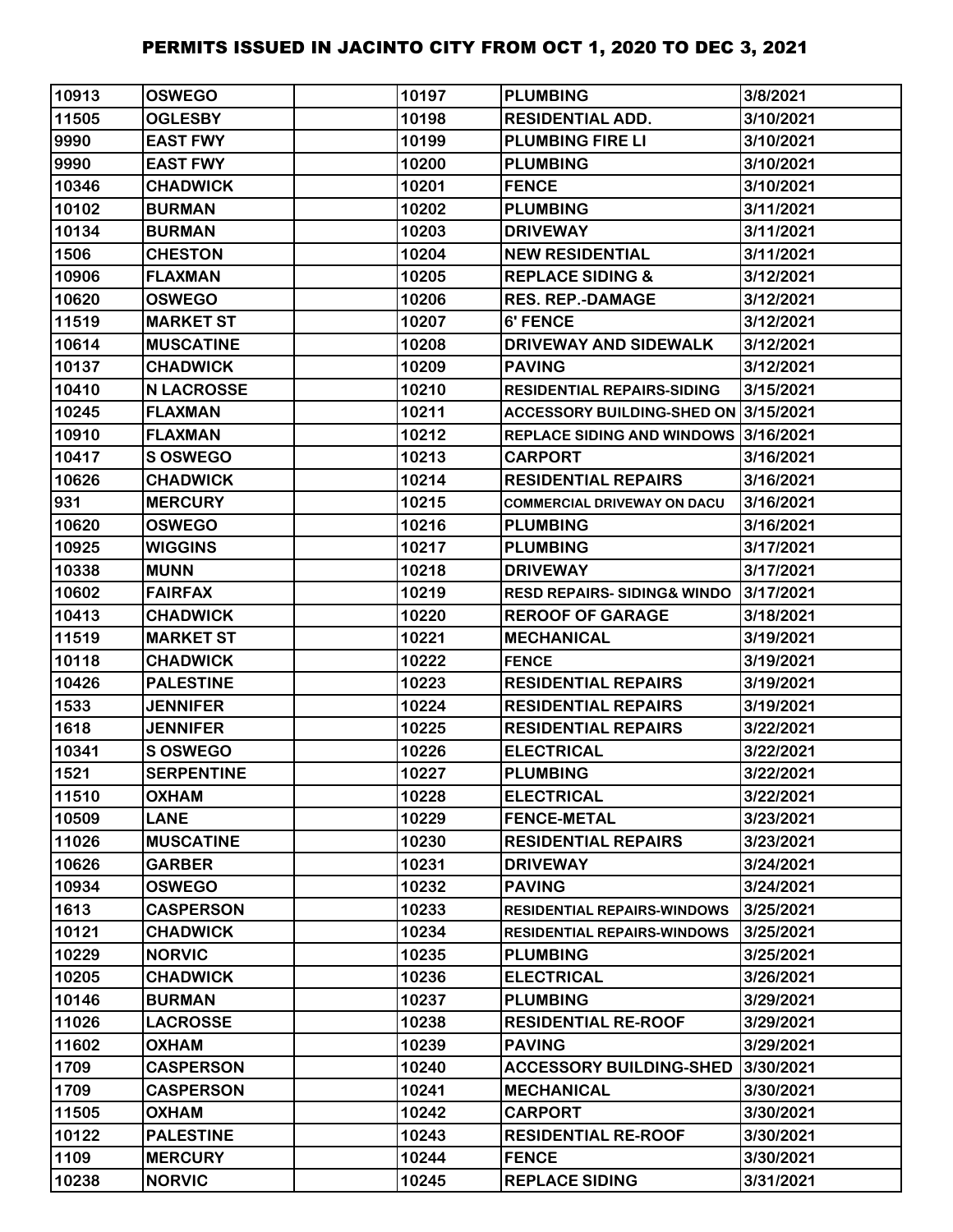| 10706 | <b>LANE</b>      |                   | 10246 | <b>DRIVEWAY</b>                          | 4/1/2021  |
|-------|------------------|-------------------|-------|------------------------------------------|-----------|
| 10617 | <b>MUSCATINE</b> |                   | 10247 | <b>BLOCK AND BASE LEVEL</b>              | 4/1/2021  |
| 1713  | <b>CASPERSON</b> |                   | 10248 | <b>DRIVEWAY</b>                          | 4/1/2021  |
| 10310 | <b>WIGGINS</b>   |                   | 10249 | <b>PAVING</b>                            | 4/1/2021  |
| 11519 | <b>MARKET ST</b> |                   | 10250 | <b>PLUMBING</b>                          | 4/5/2021  |
| 11001 | <b>MUSCATINE</b> |                   | 10251 | <b>ELECTRICAL</b>                        | 4/5/2021  |
| 11005 | <b>MUSCATINE</b> |                   | 10252 | <b>ELECTRICAL</b>                        | 4/5/2021  |
| 1610  | <b>CASPERSON</b> |                   | 10253 | <b>DRIVEWAY</b>                          | 4/5/2021  |
| 10602 | <b>WIGGINS</b>   |                   | 10254 | <b>FENCE AND REPLACE SIDING 4/6/2021</b> |           |
| 1702  | <b>CHESTON</b>   |                   | 10255 | <b>REROOF</b>                            | 4/6/2021  |
| 10505 | <b>CHADWICK</b>  |                   | 10256 | <b>DRIVEWAY</b>                          | 4/6/2021  |
| 10314 | <b>EAST FWY</b>  |                   | 10257 | <b>ELECTRICAL</b>                        | 4/6/2021  |
| 11510 | <b>FLAXMAN</b>   |                   | 10258 | <b>PLUMBING</b>                          | 4/6/2021  |
| 10802 | <b>MUSCATINE</b> |                   | 10259 | <b>DRIVEWAY</b>                          | 4/7/2021  |
| 10241 | <b>PALESTINE</b> |                   | 10260 | <b>RESIDENTIAL REPAIRS</b>               | 4/7/2021  |
| 10121 | <b>CHADWICK</b>  |                   | 10261 | <b>RES-REMODEL</b>                       | 4/8/2021  |
| 1626  | <b>JENNIFER</b>  |                   | 10263 | <b>ELECTRICAL</b>                        | 4/8/2021  |
| 10521 | <b>NORVIC</b>    |                   | 10264 | <b>FOUNDATION LEVEL</b>                  | 4/9/2021  |
| 10117 | <b>RUMAR</b>     |                   | 10265 | <b>ACCESSORY BLDG</b>                    | 4/9/2021  |
| 10930 | <b>BURMAN</b>    |                   | 10266 | <b>FENCE</b>                             | 4/9/2021  |
| 10510 | <b>WIGGINS</b>   |                   | 10267 | <b>RESIDENTIAL REPAIRS</b>               | 4/9/2021  |
| 10425 | <b>WIGGINS</b>   |                   | 10268 | <b>FENCE</b>                             | 4/9/2021  |
| 1709  | <b>CASPERSON</b> |                   | 10269 | <b>ELECTRICAL</b>                        | 4/12/2021 |
| 10606 | <b>WIGGINS</b>   |                   | 10270 | <b>DRIVEWAY</b>                          | 4/12/2021 |
| 1702  | <b>JENNIFER</b>  |                   | 10271 | <b>PLUMBING</b>                          | 4/12/2021 |
| 10405 | <b>MUSCATINE</b> |                   | 10272 | <b>WOOD FENCE</b>                        | 4/12/2021 |
| 10629 | <b>FLAXMAN</b>   |                   | 10273 | <b>SHED REPAIRS</b>                      | 4/12/2021 |
| 10205 | <b>PILLOT</b>    |                   | 10274 | <b>CHAINLINK &amp; WOOD FENCE</b>        | 4/12/2021 |
| 10138 | <b>PILLOT</b>    |                   | 10275 | <b>DRIVEWAY</b>                          | 4/13/2021 |
| 10425 | <b>BURMAN</b>    |                   | 10276 | <b>DRIVEWAY</b>                          | 4/13/2021 |
| 1606  | <b>JENNIFER</b>  |                   | 10277 | <b>REROOF</b>                            | 4/13/2021 |
| 10511 | <b>LACROSSE</b>  |                   | 10278 | <b>COMM. REMODEL</b>                     | 4/14/2021 |
| 10511 | <b>LACROSSE</b>  | TB1685-33/3410279 |       | <b>COMM. REMODEL</b>                     | 4/14/2021 |
| 10511 | <b>LACROSSE</b>  | TB1685-33/3410280 |       | <b>COMM. REMODEL</b>                     | 4/14/2021 |
| 10511 | <b>LACROSSE</b>  | TB272-31/32 10281 |       | <b>COMM. REMODEL</b>                     | 4/14/2021 |
| 10511 | <b>LACROSSE</b>  | TB272-31/32 10282 |       | <b>COMM. REMODEL</b>                     | 4/14/2021 |
| 10511 | <b>LACROSSE</b>  | TB243-29/30 10283 |       | <b>COMM. REMODEL</b>                     | 4/14/2021 |
| 10511 | <b>LACROSSE</b>  | TB243-29/30 10284 |       | <b>COMM. REMODEL</b>                     | 4/14/2021 |
| 10511 | <b>LACROSSE</b>  |                   | 10285 | <b>COMM. REMODEL</b>                     | 4/14/2021 |
| 10511 | <b>LACROSSE</b>  | 27/28             | 10286 | <b>COMM. REMODEL</b>                     | 4/14/2021 |
| 10511 | <b>LACROSSE</b>  | TB900-26          | 10287 | <b>COMM. REMODEL</b>                     | 4/14/2021 |
| 10511 | <b>LACROSSE</b>  | TB900-26          | 10288 | <b>COMM. REMODEL</b>                     | 4/14/2021 |
| 10511 | <b>LACROSSE</b>  | TB2457-39/4010289 |       | <b>COMM. REMODEL</b>                     | 4/14/2021 |
| 10918 | <b>VERANO</b>    |                   | 10290 | <b>REROOF</b>                            | 4/15/2021 |
| 10905 | <b>VERANO</b>    |                   | 10291 | <b>METAL CARPORT</b>                     | 4/15/2021 |
| 11515 | <b>MARKET</b>    |                   | 10292 | <b>MECHANICAL</b>                        | 4/15/2021 |
| 1610  | <b>BURMAN</b>    |                   | 10293 | <b>RES.REPAIRS</b>                       | 4/15/2021 |
| 1317  | <b>BELIN</b>     |                   | 10294 | <b>INGROUND POOL</b>                     | 4/16/2021 |
| 10201 | <b>FLAXMAN</b>   |                   | 10295 | <b>WOOD-FENCE</b>                        | 4/16/2021 |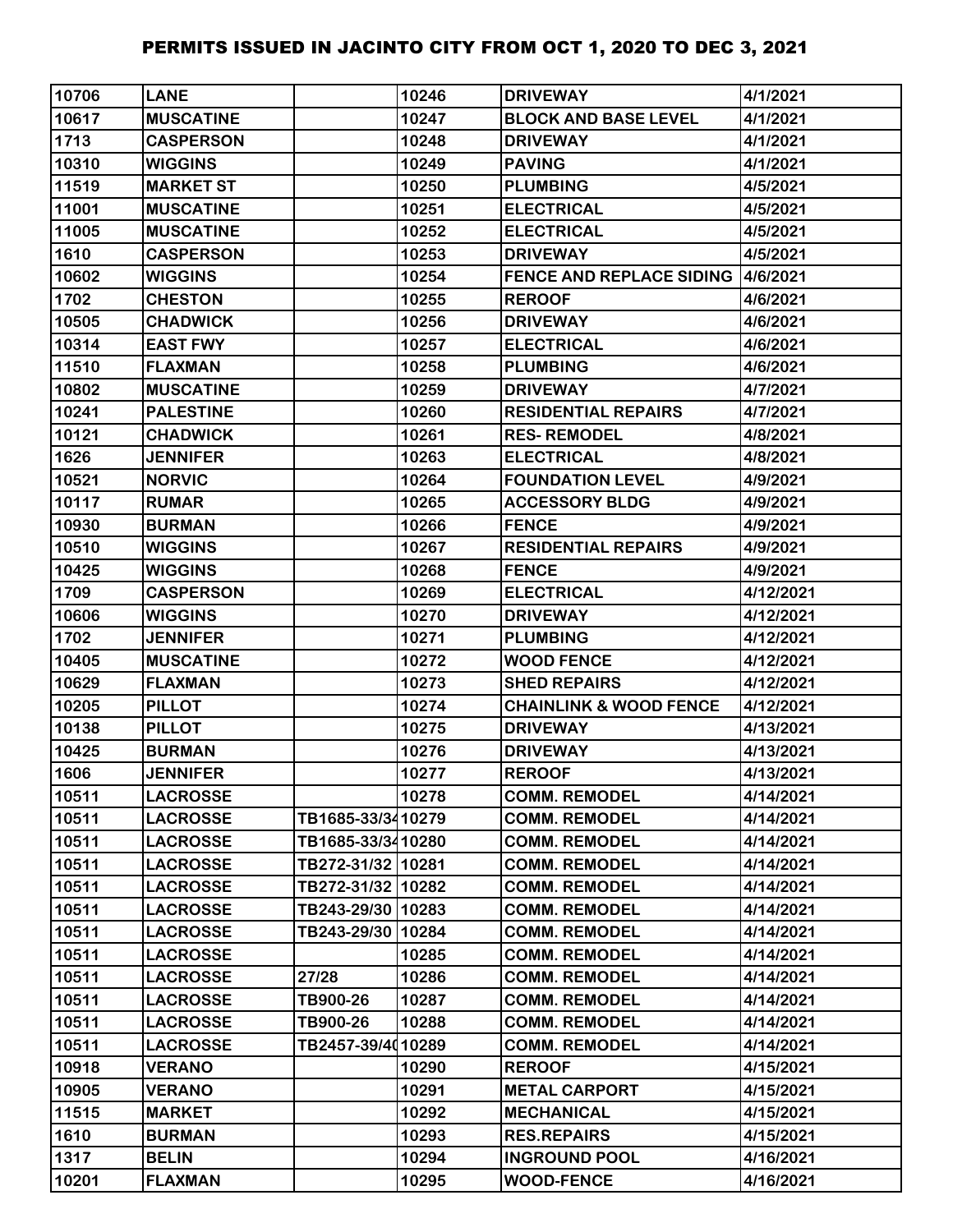| 10714 | <b>PILLOT</b>    | 10296 | <b>WOOD FENCE</b>                   | 4/16/2021 |
|-------|------------------|-------|-------------------------------------|-----------|
| 10118 | <b>WIGGINS</b>   | 10297 | <b>RES.REPAIRS</b>                  | 4/19/2021 |
| 10213 | <b>NORVIC</b>    | 10298 | <b>PLUMBING</b>                     | 4/19/2021 |
| 1335  | <b>HORATIO</b>   | 10299 | <b>DEMO.SHED</b>                    | 4/19/2021 |
| 1734  | <b>BELIN</b>     | 10300 | <b>DRIVEWAY</b>                     | 4/20/2021 |
| 1717  | <b>JENNIFER</b>  | 10302 | PATIO, ROOF DECK STRUCTUI4/20/2021  |           |
| 1506  | <b>CHESTON</b>   | 10303 | <b>PLUMBING</b>                     | 4/21/2021 |
| 10146 | <b>BURMAN</b>    | 10304 | <b>MECHANICAL</b>                   | 4/21/2021 |
| 10202 | <b>PALESTINE</b> | 10305 | <b>FENCE</b>                        | 4/21/2021 |
| 10330 | <b>MUNN</b>      | 10306 | <b>RESIDENTIAL RE-ROOF</b>          | 4/21/2021 |
| 10409 | <b>BURMAN</b>    | 10307 | <b>PLUMBING</b>                     | 4/22/2021 |
| 11502 | <b>CELTIS</b>    | 10308 | <b>DRIVEWAY</b>                     | 4/23/2021 |
| 1526  | <b>BELIN</b>     | 10309 | <b>DRIVEWAY</b>                     | 4/23/2021 |
| 10146 | <b>BURMAN</b>    | 10310 | <b>ELECTRICAL</b>                   | 4/23/2021 |
| 1702  | <b>JENNIFER</b>  | 10311 | <b>MECHANICAL</b>                   | 4/23/2021 |
| 10441 | N OSWEGO         | 10312 | <b>REPLACE SIDING &amp; TRIM</b>    | 4/23/2021 |
| 11020 | <b>BURMAN</b>    | 10313 | <b>PLUMBING</b>                     | 4/27/2021 |
| 10122 | <b>BURMAN</b>    | 10315 | <b>RESIDENTIAL RE-ROOF</b>          | 4/27/2021 |
| 921   | <b>AKRON</b>     | 10316 | <b>RIGHT OF WAY</b>                 | 4/27/2021 |
| 11519 | <b>MARKET ST</b> | 10317 | <b>RIGHT OF WAY</b>                 | 4/27/2021 |
| 10401 | <b>MUNN</b>      | 10318 | <b>RESIDENTIAL RE-ROOF</b>          | 4/27/2021 |
| 11519 | <b>MARKET ST</b> | 10319 | <b>PLUMBING</b>                     | 4/29/2021 |
| 10409 | <b>BURMAN</b>    | 10320 | <b>DEMOLITION</b>                   | 4/29/2021 |
| 931   | <b>MERCURY</b>   | 10321 | <b>COMMERCIAL REMODEL</b>           | 5/3/2021  |
| 11602 | <b>SEAGRAM</b>   | 10322 | RES.REP.(ROOF & B.PORCH FI 5/3/2021 |           |
| 11505 | <b>OXHAM</b>     | 10323 | <b>DRIVEWAY, PAVING &amp; GATE</b>  | 5/3/2021  |
| 10237 | <b>MARKET</b>    | 10324 | <b>PLUMBING</b>                     | 5/4/2021  |
| 1625  | <b>JENNIFER</b>  | 10325 | <b>PLUMBING</b>                     | 5/4/2021  |
| 1506  | <b>CHESTON</b>   | 10326 | <b>MECHANICAL</b>                   | 5/4/2021  |
| 10529 | <b>LACROSSE</b>  | 10327 | <b>ELECTRICAL</b>                   | 5/4/2021  |
| 1434  | <b>HORATIO</b>   | 10328 | <b>PLUMBING</b>                     | 5/4/2021  |
| 10425 | <b>CHADWICK</b>  | 10329 | <b>DRIVEWAY</b>                     | 5/4/2021  |
| 10606 | <b>WIGGINS</b>   | 10330 | <b>FENCE</b>                        | 5/4/2021  |
| 10938 | <b>LACROSSE</b>  | 10331 | <b>RESIDENTIAL - REMODEL</b>        | 5/5/2021  |
| 10638 | <b>FAIRFAX</b>   | 10332 | <b>FENCE-WOOD</b>                   | 5/5/2021  |
| 10702 | <b>NORVIC</b>    | 10333 | <b>REROOF</b>                       | 5/6/2021  |
| 10201 | <b>PALESTINE</b> | 10334 | <b>RESIDENTIAL REPAIRS</b>          | 5/6/2021  |
| 10706 | <b>FLAXMAN</b>   | 10335 | <b>PAVING</b>                       | 5/6/2021  |
| 11030 | <b>VERANO</b>    | 10336 | <b>RESIDENTIAL RE-ROOF</b>          | 5/6/2021  |
| 10505 | <b>PALESTINE</b> | 10337 | <b>FENCE &amp; GATE</b>             | 5/6/2021  |
| 10319 | <b>PALESTINE</b> | 10338 | COM REMODEL-REROOF & PAINT 5/7/2021 |           |
| 1426  | <b>HORATIO</b>   | 10339 | <b>DEMOLITION-SHED</b>              | 5/7/2021  |
| 10534 | <b>PALESTINE</b> | 10340 | <b>FENCE-GATE</b>                   | 5/7/2021  |
| 10610 | <b>BURMAN</b>    | 10341 | <b>RES. ADDITION(BEDROOM-ON SL</b>  | 5/11/2021 |
| 1506  | <b>CHESTON</b>   | 10342 | <b>ELECTRICAL</b>                   | 5/11/2021 |
| 11505 | <b>OGLESBY</b>   | 10343 | <b>ELECTRICAL</b>                   | 5/11/2021 |
| 10714 | <b>GARBER LN</b> | 10344 | <b>NEW WINDOWS</b>                  | 5/12/2021 |
| 10102 | <b>FAIRFAX</b>   | 10345 | <b>ACCESSORY BUILDING</b>           | 5/12/2021 |
| 10434 | <b>PILLOT</b>    | 10346 | <b>ELECTRICAL</b>                   | 5/13/2021 |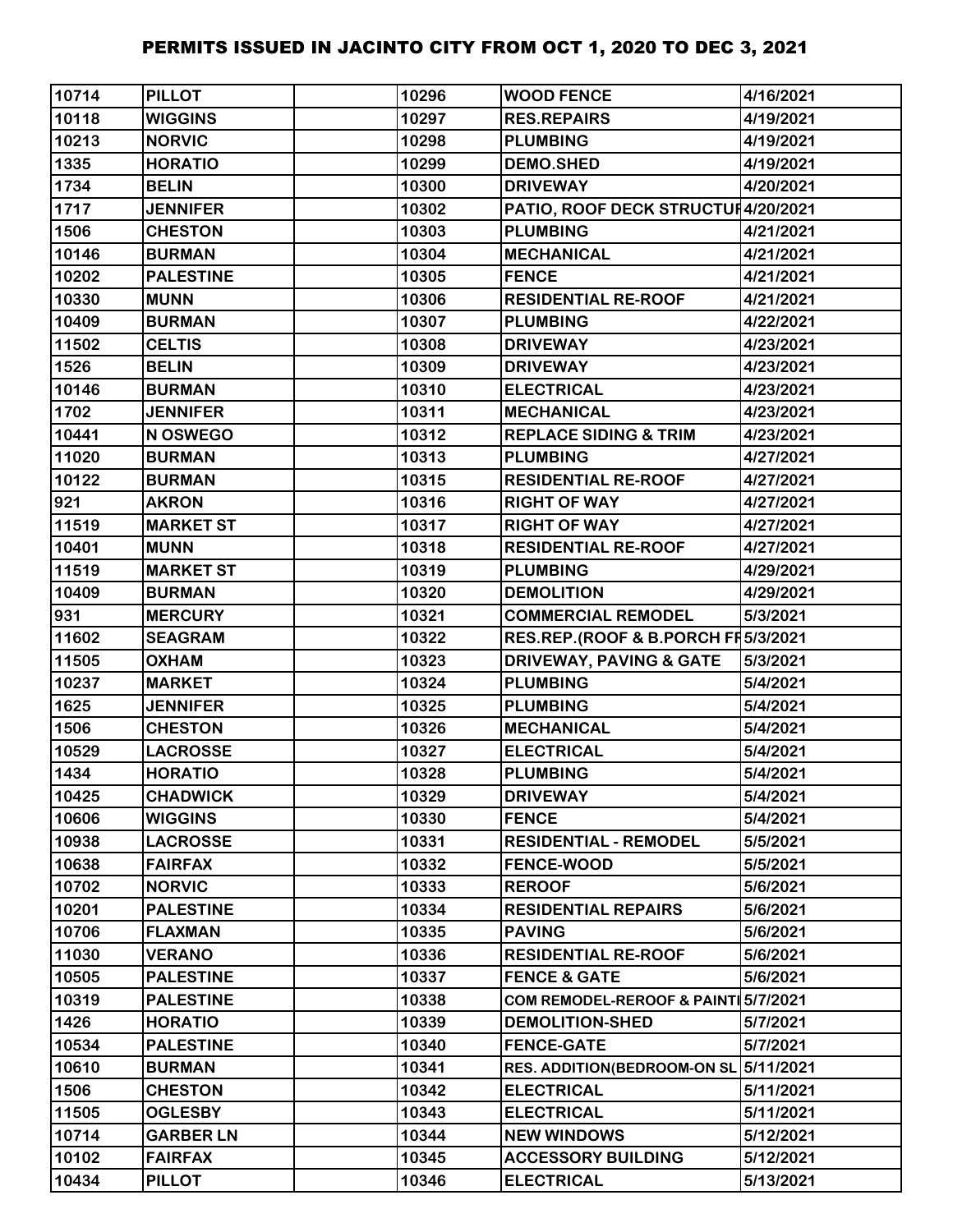| 10918           | <b>FLAXMAN</b>    | 10347 | <b>4FT TALL PICKET FENCE</b>             | 5/13/2021 |
|-----------------|-------------------|-------|------------------------------------------|-----------|
| 10345           | <b>N LACROSSE</b> | 10348 | <b>RESIDENTIAL RE-ROOF</b>               | 5/13/2021 |
| 10237           | <b>MARKET</b>     | 10349 | <b>MECHANICAL</b>                        | 5/14/2021 |
| 1702            | <b>JENNIFER</b>   | 10350 | <b>DRIVEWAY</b>                          | 5/14/2021 |
| 11518           | <b>CELTIS</b>     | 10351 | <b>PLUMBING</b>                          | 5/14/2021 |
| 10209           | <b>RUMAR</b>      | 10352 | <b>GAZEBO</b>                            | 5/14/2021 |
| 11009           | <b>WIGGINS</b>    | 10353 | <b>PLUMBING</b>                          | 5/17/2021 |
| 10433           | <b>LANE</b>       | 10354 | <b>LEVEL BLOCK &amp; BASE FOUNDATION</b> | 5/17/2021 |
| 10501           | <b>WIGGINS</b>    | 10355 | <b>RESIDENTIAL RE-ROOF</b>               | 5/17/2021 |
| 10824           | <b>INVIERNO</b>   | 10356 | <b>LEVEL BLK &amp; BASE AND ADDITION</b> | 5/17/2021 |
| 10510           | <b>CHADWICK</b>   | 10357 | <b>DRIVEWAY</b>                          | 5/18/2021 |
| 10345           | <b>LANE</b>       | 10358 | <b>RESIDENTIAL ADDITION</b>              | 5/18/2021 |
| 10533           | <b>BURMAN</b>     | 10359 | <b>FENCE &amp; RESIDENTIAL REPAIRS</b>   | 5/18/2021 |
| 11013           | <b>VERANO</b>     | 10360 | <b>LEVEL BLK &amp; BASE AND RE-ROOF</b>  | 5/18/2021 |
| 10909           | <b>OSWEGO</b>     | 10361 | <b>RESIDENTIAL REPAIRS</b>               | 5/18/2021 |
| 1705            | <b>SERPENTINE</b> | 10362 | <b>GENERATOR</b>                         | 5/19/2021 |
| 1705            | <b>SERPENTINE</b> | 10363 | <b>ELECTRICAL</b>                        | 5/19/2021 |
| 1705            | <b>SERPENTINE</b> | 10364 | <b>PLUMBING</b>                          | 5/19/2021 |
| 10225           | <b>MUNN</b>       | 10365 | <b>WOOD FENCE</b>                        | 5/20/2021 |
| 10517           | <b>CHADWICK</b>   | 10366 | <b>RESIDENTIAL RE-ROOF</b>               | 5/19/2021 |
| 1317            | <b>BELIN</b>      | 10367 | <b>PLUMBING</b>                          | 5/20/2021 |
| 11513           | <b>SEAGRAM</b>    | 10368 | <b>ACCESORY BUILDING</b>                 | 5/21/2021 |
| 10337           | <b>PILLOT</b>     | 10369 | <b>PAVING</b>                            | 5/21/2021 |
| 1627            | <b>CHAZEN</b>     | 10370 | <b>RESIDENTIAL RE-ROOF</b>               | 5/21/2021 |
| 10510           | <b>FLAXMAN</b>    | 10371 | <b>FENCE</b>                             | 5/21/2021 |
| 10909           | <b>INVIERNO</b>   | 10372 | <b>RESIDENTIAL RE-ROOF</b>               | 6/4/2021  |
| 10727           | <b>MUNN</b>       | 10373 | <b>DRIVEWAY</b>                          | 5/25/2021 |
| 10402           | <b>FLAXMAN</b>    | 10374 | <b>RES.REP (WINDOWS)</b>                 | 5/26/2021 |
| SC <sub>2</sub> | <b>BURMAN</b>     | 10375 | <b>ELECTRICAL</b>                        | 5/26/2021 |
| 10117           | <b>LANE</b>       | 10376 | <b>RES.REM.(SOLAR PANELS)</b>            | 5/26/2021 |
| 10117           | <b>LANE</b>       | 10377 | <b>ELECTRICAL</b>                        | 5/26/2021 |
| 10425           | <b>PILLOT</b>     | 10378 | <b>REROOF</b>                            | 5/26/2021 |
| 10346           | <b>MUNN</b>       | 10379 | <b>REROOF</b>                            | 5/26/2021 |
| 1022            | <b>AKRON</b>      | 10380 | <b>REROOF</b>                            | 5/26/2021 |
| 10922           | <b>LACROSSE</b>   | 10381 | <b>DRIVEWAY</b>                          | 5/27/2021 |
| 10713           | <b>FAIRFAX</b>    | 10382 | <b>ELECTRICAL</b>                        | 5/28/2021 |
| 1406            | <b>BELIN</b>      | 10383 | <b>GENERATOR</b>                         | 5/28/2021 |
| 1406            | <b>BELIN</b>      | 10384 | <b>ELECTRICAL</b>                        | 5/28/2021 |
| 1506            | <b>CHESTON</b>    | 10385 | <b>DRIVEWAY</b>                          | 5/28/2021 |
| 1701            | <b>CHAZEN</b>     | 10386 | PAVING(WALKWAY&PATIO)                    | 5/28/2021 |
| 10429           | <b>LANE</b>       | 10387 | <b>PLUMBING</b>                          | 5/28/2021 |
| 10702           | <b>BURMAN</b>     | 10388 | <b>REPLACE SIDING</b>                    | 6/1/2021  |
| 10502           | <b>PILLOT</b>     | 10389 | <b>DRIVEWAY</b>                          | 6/1/2021  |
| 1006            | <b>DACUS</b>      | 10390 | <b>PLUMBING</b>                          | 6/1/2021  |
| 10638           | <b>FAIRFAX</b>    | 10391 | <b>PAVING</b>                            | 6/1/2021  |
| 11419           | <b>MUNN</b>       | 10392 | <b>PLUMBING</b>                          | 6/2/2021  |
| 11030           | <b>VERANO</b>     | 10393 | <b>PATIO</b>                             | 6/2/2021  |
| 11037           | <b>MARKET</b>     | 10394 | <b>ELECTRICAL</b>                        | 6/3/2021  |
| 11618           | <b>SEAGRAM</b>    | 10395 | <b>DRIVEWAY</b>                          | 6/3/2021  |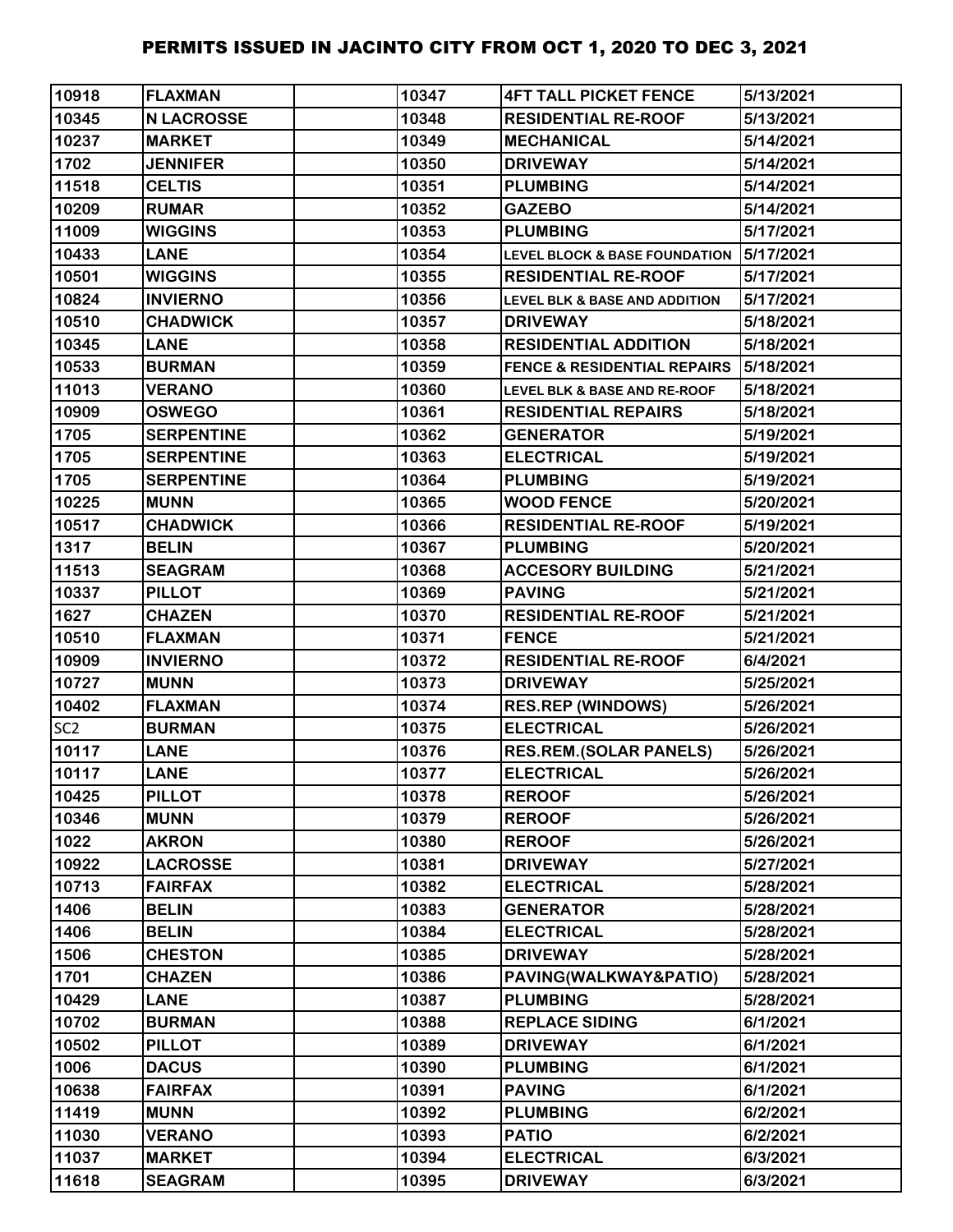| 11110 | <b>MUSCATINE</b>  |     | 10396 | <b>RESIDENTIAL REPAIRS</b>            | 6/3/2021  |
|-------|-------------------|-----|-------|---------------------------------------|-----------|
| 10533 | <b>WIGGINS</b>    |     | 10397 | <b>ELECTRICAL</b>                     | 6/4/2021  |
| 10533 | <b>WIGGINS</b>    |     | 10398 | SOLAR PANEL INSTALLATION 6/4/2021     |           |
| 10426 | <b>PALESTINE</b>  |     | 10399 | <b>GRADE/FILL DIRT</b>                | 6/4/2021  |
| 10213 | <b>BURMAN</b>     |     | 10400 | <b>ELECTRICAL</b>                     | 6/7/2021  |
| 11510 | <b>OXHAM</b>      |     | 10401 | <b>MECHANICAL</b>                     | 6/7/2021  |
| 1501  | <b>MERCURY</b>    |     | 10402 | <b>ELECTRICAL</b>                     | 6/7/2021  |
| 1006  | <b>DACUS</b>      |     | 10403 | <b>DEMOLITION-HOUSE</b>               | 6/8/2021  |
| 931   | <b>MERCURY</b>    | B   | 10404 | <b>ELECTRICAL</b>                     | 6/9/2021  |
| 931   | <b>MERCURY</b>    | А   | 10405 | ELECTRICAL #4124                      | 6/9/2021  |
| 10434 | <b>BURMAN</b>     |     | 10406 | <b>MECHANICAL</b>                     | 6/9/2021  |
| 10237 | <b>MARKET</b>     |     | 10407 | <b>PLUMBING 4" FIRE LINE</b>          | 6/9/2021  |
| 10309 | <b>PILLOT</b>     |     | 10408 | <b>PLUMBING</b>                       | 6/9/2021  |
| 10121 | <b>CHADWICK</b>   |     | 10409 | <b>ELECTRICAL</b>                     | 6/9/2021  |
| 10245 | <b>MUNN</b>       |     | 10410 | <b>DRIVEWAY</b>                       | 6/9/2021  |
| 1729  | <b>JENNIFER</b>   |     | 10411 | <b>REROOF AND REPAIR FENCE</b>        | 6/10/2021 |
| 10804 | <b>MUNN</b>       |     | 10412 | <b>ELECTRICAL</b>                     | 6/10/2021 |
| 1704  | <b>HOLLAND#1</b>  |     | 10413 | <b>GAS TEST</b>                       | 6/10/2021 |
| 10402 | <b>SLACROSSE</b>  |     | 10414 | <b>REROOF</b>                         | 6/10/2021 |
| 10329 | <b>NORVIC</b>     |     | 10415 | <b>PLUMBING</b>                       | 6/10/2021 |
| 10117 | <b>LANE</b>       |     | 10416 | <b>DRIVEWAY</b>                       | 6/10/2021 |
| 10334 | <b>N LACROSSE</b> |     | 10417 | <b>RESIDENTIAL REPAIRS</b>            | 6/10/2021 |
| 11211 | <b>MUNN</b>       |     | 10418 | PAVING CRUSHED ASPHALT                | 6/11/2021 |
| 10222 | <b>WIGGINS</b>    |     | 10419 | <b>RESIDENTIAL RE-ROOF</b>            | 6/14/2021 |
| 1522  | <b>CHESTON</b>    |     | 10420 | <b>RESIDENTIAL RE-ROOF</b>            | 6/14/2021 |
| 1501  | <b>SERPENTINE</b> |     | 10421 | <b>RESIDENTIAL RE-ROOF</b>            | 6/15/2021 |
| 10301 | <b>FAIRFAX</b>    |     | 10422 | <b>RESIDENTIAL RE-ROOF</b>            | 6/15/2021 |
| 1406  | <b>BELIN</b>      |     | 10423 | <b>PLUMBING</b>                       | 6/16/2021 |
| 10511 | <b>LACROSSE</b>   | 239 | 10424 | <b>ELECTRICAL</b>                     | 6/16/2021 |
| 10511 | <b>LACROSSE</b>   | 240 | 10425 | <b>ELECTRICAL</b>                     | 6/16/2021 |
| 10511 | <b>LACROSSE</b>   | 228 | 10426 | <b>ELECTRICAL</b>                     | 6/16/2021 |
| 10511 | <b>LACROSSE</b>   |     | 10427 | <b>ELECTRICAL</b>                     | 6/16/2021 |
| 11121 | <b>MARKET D</b>   |     | 10428 | <b>COMMERCIAL RE-ROOF</b>             | 6/16/2021 |
| 10337 | <b>BURMAN</b>     |     | 10429 | <b>FENCE</b>                          | 6/16/2021 |
| 10201 | <b>PALESTINE</b>  |     | 10430 | <b>ELECTRICAL</b>                     | 6/17/2021 |
| 10611 | <b>PALESTINE</b>  |     | 10431 | PARTIAL DEMOLITION BACK BLD 6/17/2021 |           |
| 10326 | <b>PALESTINE</b>  | В   | 10432 | <b>ELECTRICAL</b>                     | 6/17/2021 |
| 10209 | <b>RUMAR</b>      |     | 10433 | <b>WOOD SHED</b>                      | 6/18/2021 |
| 10102 | <b>NORVIC</b>     |     | 10434 | <b>RES.RE-ROOF</b>                    | 6/21/2021 |
| 10206 | <b>FLAXMAN</b>    |     | 10435 | <b>WOOD FENCE</b>                     | 6/21/2021 |
| 1611  | <b>JENNIFER</b>   |     | 10436 | <b>FENCE</b>                          | 6/21/2021 |
| 1418  | <b>JENNIFER</b>   |     | 10437 | <b>PLB</b>                            | 6/23/2021 |
| 10309 | <b>PILLOT</b>     |     | 10438 | <b>ELEC</b>                           | 6/23/2021 |
| 10610 | <b>BURMAN</b>     |     | 10439 | <b>PLB</b>                            | 6/24/2021 |
| 10613 | <b>FAIRFAX</b>    |     | 10440 | <b>LEVEL-BLK &amp; BASE</b>           | 6/25/2021 |
| 1418  | <b>HORATIO</b>    |     | 10441 | DRIVEWAY & METAL CARPORT 6/25/2021    |           |
| 10606 | <b>PILLOT</b>     |     | 10443 | <b>PAVING</b>                         | 6/25/2021 |
| 10630 | <b>FLAXMAN</b>    |     | 10444 | <b>PLB</b>                            | 6/25/2021 |
| 1113  | <b>SIESTA</b>     |     | 10445 | <b>PLB</b>                            | 6/25/2021 |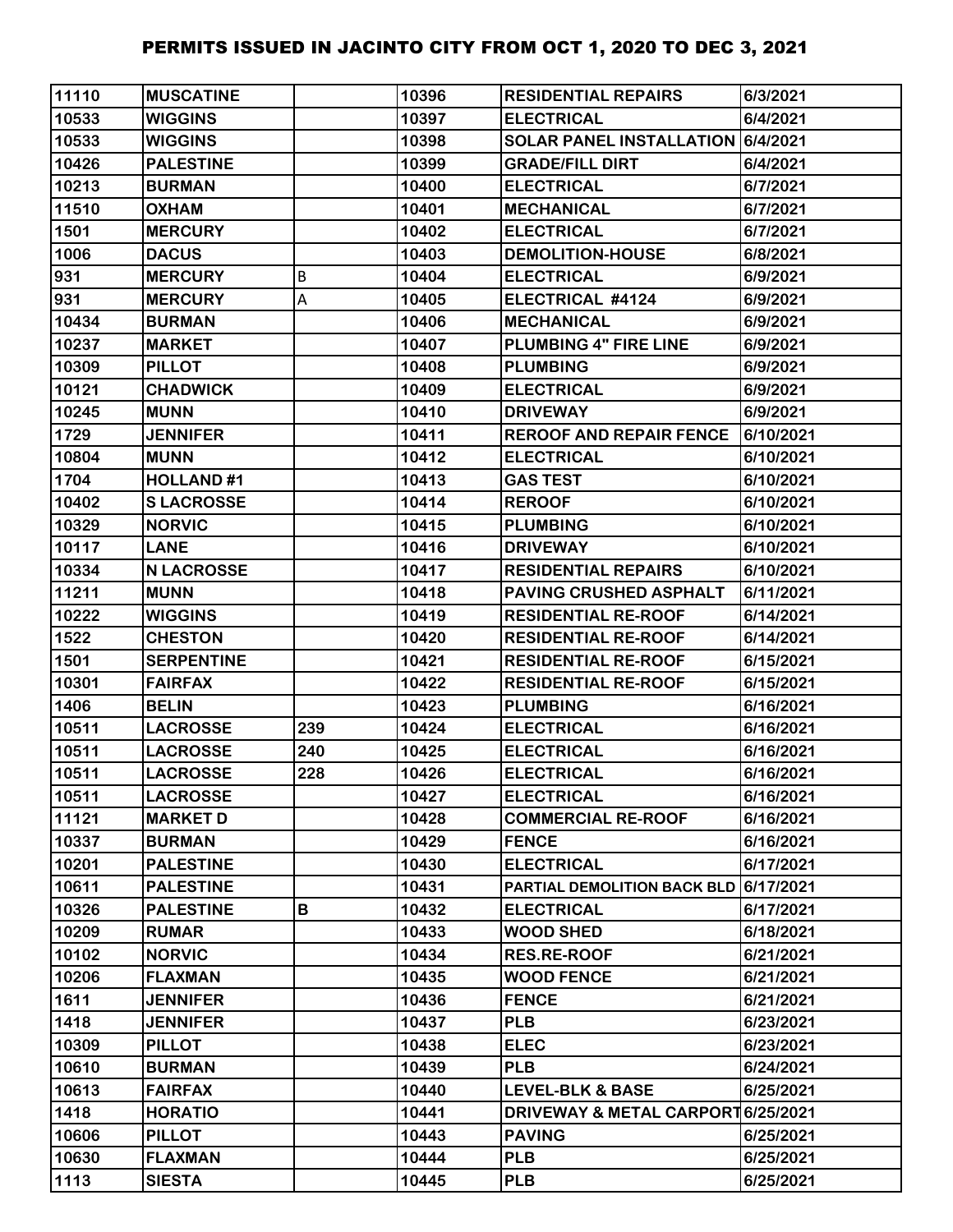| 10438 | <b>IMUSCATINE</b>   |   | 10446 | <b>PAVING</b>                                 | 6/25/2021 |
|-------|---------------------|---|-------|-----------------------------------------------|-----------|
| 10145 | <b>MUNN</b>         |   | 10447 | <b>WOOD FENCE</b>                             | 6/25/2021 |
| 10217 | <b>PILLOT</b>       |   | 10448 | <b>WOOD FENCE</b>                             | 6/25/2021 |
| 10430 | <b>MUSCATINE</b>    |   | 10449 | <b>MECHANICAL</b>                             | 6/25/2021 |
| 10617 | <b>FLAXMAN</b>      |   | 10450 | <b>RESIDENTIAL RE-ROOF</b>                    | 6/28/2021 |
| 9990  | <b>EAST FWY</b>     |   | 10451 | STORM DAMAGE DEMOLITION 6/29/2021             |           |
| 11030 | <b>VERANO</b>       |   | 10452 | <b>CARPORT</b>                                | 6/29/2021 |
| 10910 | <b>MUNN</b>         |   | 10453 | <b>ELECTRICAL</b>                             | 6/30/2021 |
| 10618 | <b>PILLOT</b>       |   | 10454 | <b>PAVING</b>                                 | 7/1/2021  |
| 10506 | <b>WIGGINS</b>      |   | 10455 | PORCH AND RES. RE-ROOF                        | 7/1/2021  |
| 10134 | <b>PILLOT</b>       |   | 10456 | <b>FENCE</b>                                  | 7/1/2021  |
| 1722  | <b>CHAZEN</b>       |   | 10457 | <b>REPAIR PORCH &amp; SHED</b>                | 7/1/2021  |
| 10309 | <b>PILLOT</b>       |   | 10458 | <b>DEMOLITION OF GARAGE</b>                   | 7/1/2021  |
| 10138 | <b>MUSCATINE</b>    |   | 10459 | <b>ELECTRICAL</b>                             | 7/2/2021  |
| 10911 | <b>MUNN</b>         |   | 10460 | <b>CARPORT</b>                                | 7/2/2021  |
| 10417 | <b>N OSWEGO</b>     |   | 10461 | <b>FENCE</b>                                  | 7/2/2021  |
| 10625 | <b>NORVIC</b>       |   | 10462 | <b>RESIDENTIAL REPAIRS</b>                    | 7/6/2021  |
| 10625 | <b>NORVIC</b>       |   | 10463 | <b>PLUMBING</b>                               | 7/6/2021  |
| 10314 | <b>FLAXMAN</b>      |   | 10464 | <b>RESIDENTIAL RE-ROOF</b>                    | 7/6/2021  |
| 9990  | <b>EAST FREEWAY</b> | C | 10465 | <b>ELECTRICAL</b>                             | 7/7/2021  |
| 9701  | <b>MARKET</b>       |   | 10466 | <b>ELECTRICAL</b>                             | 7/7/2021  |
| 10521 | <b>WIGGINS</b>      |   | 10467 | <b>REPLACE SIDING AND WINDOV 7/7/2021</b>     |           |
| 10129 | <b>FAIRFAX</b>      |   | 10468 | <b>RESIDENTIAL RE-ROOF</b>                    | 7/7/2021  |
| 10414 | <b>FLAXMAN</b>      |   | 10469 | <b>RESIDENTIAL RE-ROOF</b>                    | 7/7/2021  |
| 10414 | <b>SLACROSSE</b>    |   | 10470 | <b>RESIDENTIAL ADDITION &amp; POR7/7/2021</b> |           |
| 10733 | <b>BURMAN</b>       |   | 10471 | <b>PAVING</b>                                 | 7/8/2021  |
| 9990  | <b>EAST FWY</b>     | В | 10472 | <b>PLUMBING</b>                               | 7/8/2021  |
| 1317  | <b>SERPENTINE</b>   |   | 10473 | <b>RESIDENTIAL RE-ROOF</b>                    | 7/9/2021  |
| 10430 | <b>MUSCATINE</b>    |   | 10474 | <b>ELECTRICAL</b>                             | 7/9/2021  |
| 10430 | <b>PALESTINE</b>    |   | 10475 | <b>BRICK SIDING</b>                           | 7/9/2021  |
| 9990  | <b>EAST FWY</b>     |   | 10476 | <b>COMMERCIAL REMODEL</b>                     | 7/12/2021 |
| 10613 | <b>MUSCATINE</b>    |   | 10477 | <b>ELECTRICAL</b>                             | 7/12/2021 |
| 10309 | <b>PILLOT</b>       |   | 10478 | <b>FENCE</b>                                  | 7/12/2021 |
| 10941 | <b>VERANO</b>       |   | 10479 | <b>REROOF</b>                                 | 7/13/2021 |
| 11618 | <b>SEAGRAM</b>      |   | 10480 | <b>RESIDENTIAL REPAIRS</b>                    | 7/13/2021 |
| 918   | <b>MERCURY</b>      | 1 | 10481 | <b>COMMERCIAL REMODEL</b>                     | 7/13/2021 |
| 1702  | <b>BELIN</b>        |   | 10482 | <b>RESIDENTIAL ADDITION</b>                   | 7/13/2021 |
| 10129 | <b>CHADWICK</b>     |   | 10483 | <b>RESIDENTIAL RE-ROOF</b>                    | 7/14/2021 |
| 1705  | <b>SERPENTINE</b>   |   | 10484 | <b>PLUMBING</b>                               | 7/14/2021 |
| 10341 | <b>PALESTINE</b>    |   | 10485 | 2 WALL SIGNS & ONE POLE SI07/14/2021          |           |
| 10341 | <b>PALESTINE</b>    |   | 10486 | <b>ELECTRICAL FOR SIGNS</b>                   | 7/14/2021 |
| 11406 | <b>MUNN</b>         |   | 10487 | <b>PAVING (IN BACK)</b>                       | 7/15/2021 |
| 10421 | <b>LANE</b>         |   | 10488 | <b>PLUMBING</b>                               | 7/16/2021 |
| 918   | <b>MERCURY</b>      | 1 | 10489 | <b>ELECTRICAL</b>                             | 7/16/2021 |
| 1602  | <b>CASPERSON</b>    |   | 10490 | <b>RESIDENTIAL RE-ROOF</b>                    | 7/16/2021 |
| 10517 | <b>WIGGINS</b>      |   | 10491 | <b>RESIDENTIAL REPAIRS</b>                    | 7/16/2021 |
| 10517 | <b>WIGGINS</b>      |   | 10492 | <b>ELECTRICAL</b>                             | 7/16/2021 |
| 10345 | <b>LANE</b>         |   | 10493 | <b>ELECTRICAL</b>                             | 7/19/2021 |
| 10533 | <b>WIGGINS</b>      |   | 10494 | <b>2 DRIVEWAYS</b>                            | 7/20/2021 |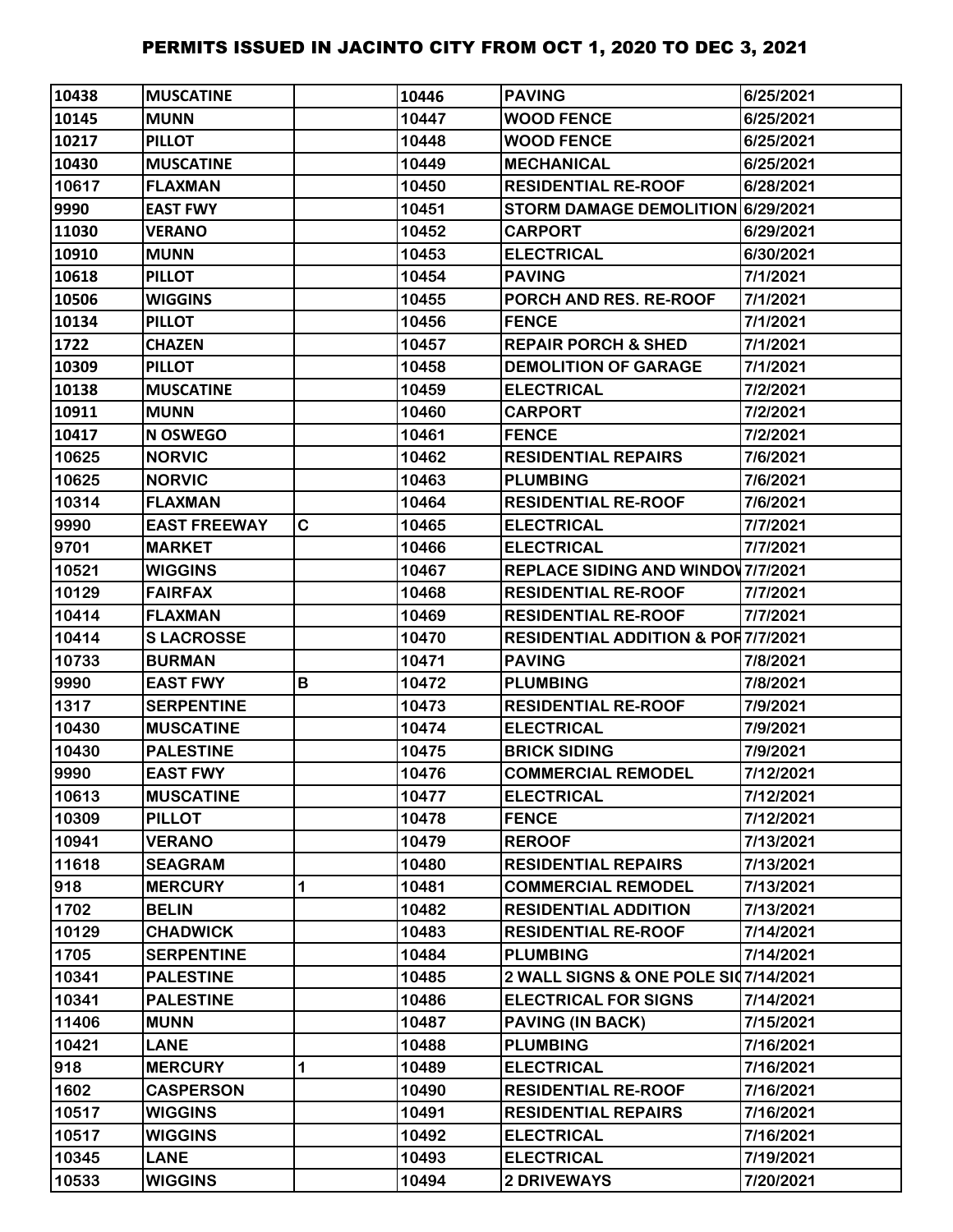| 1101  | <b>HOLLAND</b>    | B   | 10495 | <b>ELECTRICAL</b>                         | 7/20/2021 |
|-------|-------------------|-----|-------|-------------------------------------------|-----------|
| 10117 | <b>RUMAR</b>      |     | 10496 | <b>RESIDENTIAL RE-ROOF</b>                | 7/20/2021 |
| 10345 | <b>LAND</b>       |     | 10497 | <b>PLUMBING</b>                           | 7/20/2021 |
| 10114 | <b>CHADWICK</b>   |     | 10498 | <b>ELECTRICAL</b>                         | 7/21/2021 |
| 10241 | <b>FLAXMAN</b>    |     | 10499 | <b>FENCE</b>                              | 7/21/2021 |
| 10337 | <b>PILLOT</b>     |     | 10500 | <b>GARAGE ADDIITION</b>                   | 7/21/2021 |
| 11502 | <b>TILLIA</b>     |     | 10501 | <b>PLUMBING</b>                           | 7/21/2021 |
| 10521 | <b>WIGGINS</b>    |     | 10502 | <b>RESIDENTIAL RE-ROOF</b>                | 7/21/2021 |
| 1626  | <b>JENNIFER</b>   |     | 10503 | <b>RESIDENTIAL REPAIRS</b>                | 7/21/2021 |
| 11009 | <b>MUSCATINE</b>  |     | 10504 | <b>FENCE</b>                              | 7/22/2021 |
| 10309 | <b>PILLOT</b>     |     | 10505 | <b>CARPORT</b>                            | 7/23/2021 |
| 1613  | <b>MERCURY</b>    |     | 10506 | <b>NEW COMMERCIAL BUILDING 17/26/2021</b> |           |
| 1725  | <b>HOLLAND</b>    |     | 10507 | <b>GRADE/FILL DIRT</b>                    | 7/26/2021 |
| 11005 | <b>MUSCATINE</b>  |     | 10508 | <b>FENCE</b>                              | 7/26/2021 |
| 10417 | N OSWEGO          |     | 10509 | <b>6 FT WOODEN GATE</b>                   | 7/27/2021 |
| 11009 | <b>LACROSSE</b>   |     | 10510 | <b>RES. FOUNDATION REPAIR</b>             | 7/28/2021 |
| 11017 | <b>LACROSSE</b>   |     | 10511 | <b>RESIDENTIAL FOUNDATION RE7/28/2021</b> |           |
| 10506 | <b>PILLOT</b>     |     | 10512 | <b>METAL CARPORT</b>                      | 7/28/2021 |
| 10217 | <b>FLAXMAN</b>    |     | 10513 | <b>ACCESSORY BUILDING</b>                 | 7/29/2021 |
| 10518 | <b>WIGGINS</b>    |     | 10514 | <b>DRIVEWAY</b>                           | 7/29/2021 |
| 10414 | <b>SLACROSSE</b>  |     | 10515 | <b>ELECTRICAL</b>                         | 7/29/2021 |
| 1406  | <b>SERPENTINE</b> |     | 10516 | <b>RESIDENTIAL RE-ROOF</b>                | 7/30/2021 |
| 10406 | <b>MUNN</b>       |     | 10517 | <b>RESIDENTIAL RE-ROOF</b>                | 8/2/2021  |
| 10313 | <b>WIGGINS</b>    |     | 10518 | <b>PLUMBING</b>                           | 8/3/2021  |
| 1721  | <b>CHESTON</b>    |     | 10519 | <b>GATE</b>                               | 8/3/2021  |
| 1401  | <b>SERPENTINE</b> |     | 10520 | <b>FENCE</b>                              | 8/3/2021  |
| 1109  | <b>MERCURY</b>    |     | 10521 | <b>WOOD FENCE</b>                         | 8/3/2021  |
| 1106  | <b>DACUS</b>      |     | 10522 | <b>FENCE</b>                              | 8/3/2021  |
| 1407  | <b>HORATIO</b>    |     | 10523 | <b>RESIDENTIAL REPAIRS</b>                | 8/5/2021  |
| 11519 | <b>MARKET ST</b>  |     | 10524 | PLB- UNDERGROUND 6"FIRE LINE              | 8/4/2021  |
| 10827 | <b>FLAXMAN</b>    |     | 10525 | <b>MECHANICAL</b>                         | 8/6/2021  |
| 10934 | <b>LACROSSE</b>   |     | 10526 | <b>PLUMBING</b>                           | 8/6/2021  |
| 11109 | <b>VERANO</b>     |     | 10527 | <b>PLUMBING</b>                           | 8/9/2021  |
| 11505 | <b>OGLESBY</b>    |     | 10528 | <b>ELECTRICAL</b>                         | 8/10/2021 |
| 10705 | <b>MUSCATINE</b>  |     | 10529 | <b>CARPORT-METAL</b>                      | 8/10/2021 |
| 10825 | <b>MUSCATINE</b>  |     | 10530 | <b>REPLACE SIDING</b>                     | 8/10/2021 |
| 935   | <b>MERCURY</b>    |     | 10531 | <b>DOUBLE SIDED SIGN</b>                  | 8/10/2021 |
| 935   | <b>MERCURY</b>    |     | 10532 | <b>ELECTRICAL</b>                         | 8/10/2021 |
| 10249 | <b>BURMAN</b>     |     | 10533 | <b>PAVING</b>                             | 8/10/2021 |
| 10506 | <b>CHADWICK</b>   |     | 10534 | <b>DRIVEWAY</b>                           | 8/10/2021 |
| 10530 | <b>PALESTINE</b>  |     | 10535 | <b>RESIDENTIAL - REMODEL</b>              | 8/11/2021 |
| 11410 | <b>EAST FWY</b>   | 150 | 10536 | <b>WALL SIGN</b>                          | 8/11/2021 |
| 11410 | <b>EAST FWY</b>   | 150 | 10537 | <b>ELECTRICAL</b>                         | 8/11/2021 |
| 11030 | <b>VERANO</b>     |     | 10538 | <b>DRIVEWAY</b>                           | 8/11/2021 |
| 1622  | <b>CHESTON</b>    |     | 10539 | <b>PLUMBING</b>                           | 8/12/2021 |
| 11022 | <b>FLAXMAN</b>    |     | 10540 | <b>PLUMBING</b>                           | 8/12/2021 |
| 10634 | <b>WIGGINS</b>    |     | 10541 | <b>RESIDENTIAL RE-ROOF</b>                | 8/12/2021 |
| 10249 | <b>WIGGINS</b>    |     | 10542 | <b>RESIDENTIAL RE-ROOF</b>                | 8/12/2021 |
| 10425 | <b>FLAXMAN</b>    |     | 10543 | <b>RESIDENTIAL RE-ROOF</b>                | 8/13/2021 |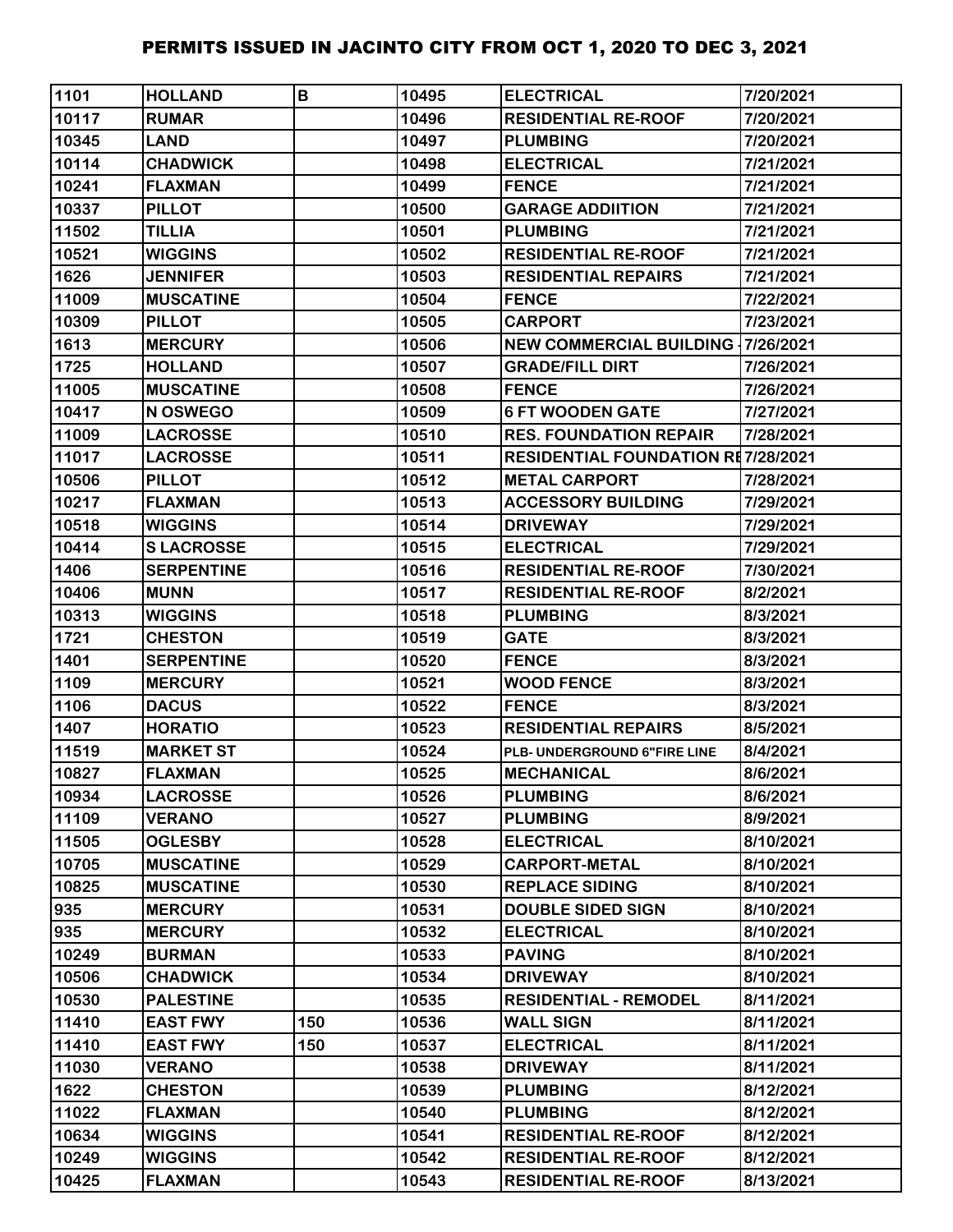| 10509 | <b>LANE</b>       |     | 10544     | <b>CARPORT</b>                      | 8/13/2021 |
|-------|-------------------|-----|-----------|-------------------------------------|-----------|
| 1306  | <b>SERPENTINE</b> |     | 10545     | <b>RESIDENTIAL RE-ROOF</b>          | 8/16/2021 |
| 10821 | <b>LANE</b>       |     | 10546     | PAVING(ASPHALT OVERLAY-P 8/16/2021  |           |
| 10345 | N OSWEGO          |     | 10547     | <b>ELECTRICAL</b>                   | 8/16/2021 |
| 1106  | <b>DACUS</b>      |     | 10548     | <b>DEMOLITION OF GARAGE</b>         | 8/16/2021 |
| 1722  | <b>CASPERSON</b>  |     | 10549     | <b>REROOF</b>                       | 8/16/2021 |
| 1529  | <b>JENNIFER</b>   |     | 10550     | <b>MECHANICAL</b>                   | 8/17/2021 |
| 11514 | <b>CELTIS</b>     |     | 10551     | <b>DRIVEWAY</b>                     | 8/17/2021 |
| 10629 | <b>BURMAN</b>     |     | 10552     | <b>DRIVEWAY</b>                     | 8/17/2021 |
| 11102 | <b>EAST FWY</b>   | В   | 10552     | <b>ELECTRICAL</b>                   | 2/11/2021 |
| 10101 | <b>PILLOT</b>     |     | 10553     | <b>RESIDENTIAL REPAIRS</b>          | 8/18/2021 |
| 1525  | <b>CHESTON</b>    |     | 10554     | <b>RESIDENTIAL RE-ROOF</b>          | 8/18/2021 |
| 1613  | <b>MERCURY</b>    |     | 10555     | <b>PLUMBING</b>                     | 8/18/2021 |
| 1413  | <b>CHESTON</b>    |     | 10556     | <b>FENCE</b>                        | 8/19/2021 |
| 10731 | <b>MUNN</b>       |     | 10557     | <b>FENCE</b>                        | 8/20/2021 |
| 10727 | <b>MUNN</b>       |     | 10558     | <b>FENCE</b>                        | 8/20/2021 |
| 10901 | <b>MARKET</b>     |     | 10559     | <b>PAVING</b>                       | 8/20/2021 |
| 10705 | <b>BURMAN</b>     |     | 10560     | <b>MECHANICAL</b>                   | 8/20/2021 |
| 10533 | <b>WIGGINS</b>    |     | 10561     | <b>FENCE</b>                        | 8/20/2021 |
| 1407  | <b>HORATIO</b>    |     | 10562     | <b>PAVING</b>                       | 8/23/2021 |
| 1430  | <b>HORATIO</b>    |     | 10563     | <b>CARPORT AND PAVING</b>           | 8/23/2021 |
| 11017 | <b>LACROSSE</b>   |     | 10564     | <b>RESIDENTIAL REPAIRS</b>          | 8/24/2021 |
| 1529  | <b>JENNIFER</b>   |     | 10565     | <b>PLUMBING</b>                     | 8/25/2021 |
| 918   | <b>MERCURY</b>    |     | 110566    | <b>PLUMBING</b>                     | 8/26/2021 |
| 10610 | <b>LACROSSE</b>   |     | 10567     | <b>DRIVEWAY</b>                     | 8/26/2021 |
| 10906 | <b>FLAXMAN</b>    |     | 10568     | <b>BACK PORCH</b>                   | 8/26/2021 |
| 10342 | <b>NORVIC</b>     |     | 10569     | <b>PAVING-SLAB ONLY</b>             | 8/27/2021 |
| 10602 | <b>PILLOT</b>     |     | 10570     | <b>RES. REP (REPLACE POST</b>       | 8/27/2021 |
| 10138 | <b>CHADWICK</b>   |     | 10571     | <b>REROOF-SHINGLES ONLY</b>         | 8/30/2021 |
| 10145 | <b>WIGGINS</b>    |     | 10572     | <b>FENCE-WOOD</b>                   | 8/30/2021 |
| 10821 | <b>MUSCATINE</b>  |     | 10573     | <b>RESIDENTIAL REPAIRS</b>          | 8/31/2021 |
| 10114 | <b>PALESTINE</b>  |     | 10574     | <b>DEMOLITION OF EXISTING</b>       | 8/31/2021 |
| 10324 | <b>PALESTINE</b>  |     | 10575     | <b>PLUMBING</b>                     | 8/31/2021 |
| 11410 | <b>EAST FWY</b>   |     | 150 10576 | <b>ELECTRICAL</b>                   | 9/1/2021  |
| 1715  | <b>HOLLAND</b>    |     | 10577     | <b>ELECTRICAL</b>                   | 9/1/2021  |
| 11505 | <b>OGLESBY</b>    |     | 10578     | <b>PLUMBING</b>                     | 9/2/2021  |
| 10501 | <b>MUSCATINE</b>  |     | 10579     | <b>DEMOLITION OF INTERIOR</b>       | 9/3/2021  |
| 1704  | <b>HOLLAND</b>    |     | 10580     | <b>RESIDENTIAL RE-ROOF</b>          | 9/3/2021  |
| 1414  | <b>HORATIO</b>    |     | 10581     | <b>PLUMBING</b>                     | 9/7/2021  |
| 10145 | <b>CHADWICK</b>   |     | 10582     | <b>RESIDENTIAL RE-ROOF</b>          | 9/7/2021  |
| 10114 | <b>PALESTINE</b>  |     | 10583     | PLUMBING DISCONNECT                 | 9/7/2021  |
| 10402 | <b>SOSWEGO</b>    |     | 10584     | <b>DRIVEWAY</b>                     | 9/7/2021  |
| 10342 | <b>NORVIC</b>     |     | 10585     | <b>PLUMBING</b>                     | 9/7/2021  |
| 10214 | <b>PALESTINE</b>  |     | 10586     | DEMOLITION OF PORCH & SHE9/8/2021   |           |
| 1101  | <b>SIESTA</b>     |     | 10587     | <b>DEMOLITION-GARAGE</b>            | 9/8/2021  |
| 1026  | <b>AKRON</b>      |     | 10588     | RESIDENTIAL RE-ROOF (GARA 9/8/2021  |           |
| 10237 | <b>PILLOT</b>     |     | 10589     | NEW RESIDENTIAL - BUILDING 9/9/2021 |           |
| 11410 | EAST FWY 150      | 150 | 10590     | <b>COMMERCIAL REMODEL</b>           | 9/9/2021  |
| 11202 | <b>OSWEGO</b>     |     | 10591     | <b>FOUNDATION REPAIR</b>            | 9/9/2021  |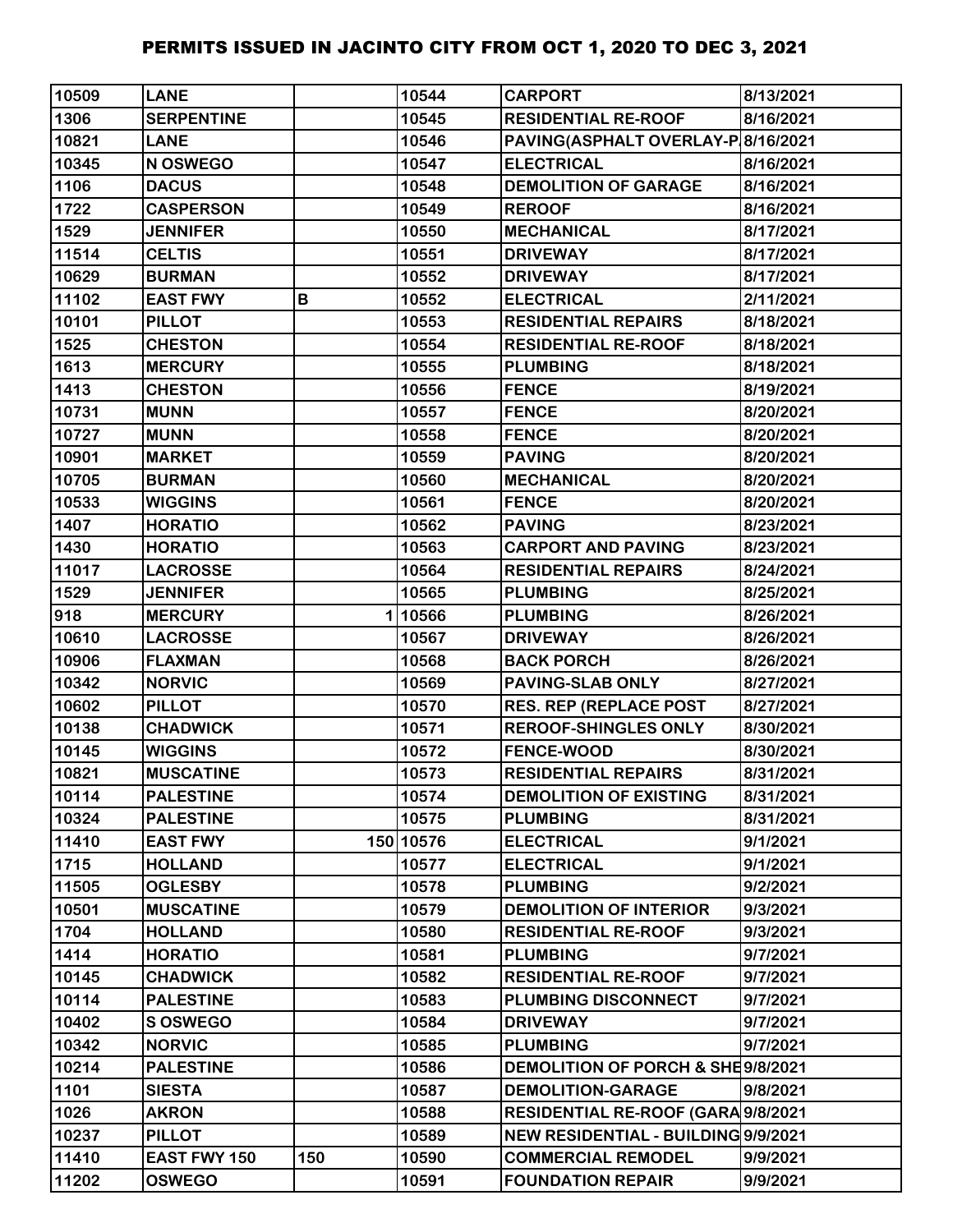| 10346 | <b>CHADWICK</b>   |     | 10592 | <b>FENCE-IRON- 6FT TALL</b>            | 9/9/2021  |
|-------|-------------------|-----|-------|----------------------------------------|-----------|
| 10705 | <b>FLAXMAN</b>    |     | 10593 | <b>ELECTRICAL</b>                      | 9/9/2021  |
| 9701  | <b>MARKET</b>     |     | 10594 | <b>COMMERCIAL REMODEL</b>              | 9/9/2021  |
| 10401 | <b>PALESTINE</b>  |     | 10595 | <b>ELECTRICAL</b>                      | 9/9/2021  |
| 10118 | <b>WIGGINS</b>    |     | 10596 | <b>REROOF</b>                          | 9/8/2021  |
| 1305  | <b>KILROY</b>     |     | 10597 | <b>ELECTRICAL</b>                      | 9/9/2021  |
| 10345 | <b>N LACROSSE</b> |     | 10598 | <b>FRONT PORCH</b>                     | 9/9/2021  |
| 10634 | <b>MUNN</b>       |     | 10599 | SOLAR PANEL INSTALLATION 9/10/2021     |           |
| 10634 | <b>MUNN</b>       |     | 10600 | <b>ELECTRICAL</b>                      | 9/10/2021 |
| 10242 | <b>PALESTINE</b>  |     | 10601 | <b>RESIDENTIAL REPAIRS-PAINT &amp;</b> | 9/10/2021 |
| 10414 | <b>CHADWICK</b>   |     | 10602 | <b>RESIDENTIAL-REMODEL( ADDITI</b>     | 9/10/2021 |
| 10205 | <b>LANE</b>       |     | 10603 | <b>RESIDENTIAL REPAIR</b>              | 9/13/2021 |
| 10509 | <b>BURMAN</b>     |     | 10604 | <b>CARPORT</b>                         | 9/14/2021 |
| 10602 | <b>LANE</b>       |     | 10605 | <b>PORCH &amp; REPAIR BALCONY</b>      | 9/16/2021 |
| 11420 | <b>LANE</b>       |     | 10606 | <b>RE-ROOF</b>                         | 9/16/2021 |
| 10313 | <b>WIGGINS</b>    |     | 10607 | <b>RES.REPAIRS</b>                     | 9/16/2021 |
| 11613 | <b>FLAXMAN</b>    |     | 10608 | <b>DRIVEWAY</b>                        | 9/16/2021 |
| 10337 | <b>BURMAN</b>     |     | 10609 | <b>FENCE</b>                           | 9/17/2021 |
| 11601 | <b>CELTIS</b>     |     | 10610 | <b>ELECTRICAL</b>                      | 9/17/2021 |
| 11605 | <b>CELTIS</b>     |     | 10611 | <b>ELECTRICAL</b>                      | 9/17/2021 |
| 1301  | <b>JENNIFER</b>   |     | 10612 | <b>ELECTRICAL</b>                      | 9/17/2021 |
| 10129 | <b>FAIRFAX</b>    |     | 10613 | <b>FENCE</b>                           | 9/17/2021 |
| 1101  | <b>HOLLAND</b>    |     | 10614 | <b>SIDING</b>                          | 9/20/2021 |
| 9701  | <b>MARKET</b>     |     | 10615 | <b>FENCE REPAIR</b>                    | 9/20/2021 |
| 10933 | <b>MUSCATINE</b>  |     | 10616 | <b>PLUMBING</b>                        | 9/20/2021 |
| 10522 | <b>NORVIC</b>     |     | 10617 | <b>PLUMBING</b>                        | 9/20/2021 |
| 10237 | <b>PILLOT</b>     |     | 10618 | <b>PLUMBING</b>                        | 9/21/2021 |
| 10149 | <b>FAIFAX</b>     |     | 10619 | <b>RE-ROOF</b>                         | 9/21/2021 |
| 10505 | <b>NORVIC</b>     |     | 10620 | <b>LEVEL</b>                           | 9/21/2021 |
| 10213 | <b>BURMAN</b>     |     | 10621 | <b>PLUMBING</b>                        | 9/22/2021 |
| 10414 | <b>BURMAN</b>     |     | 10622 | PORCH & RES.REPAIRS                    | 9/22/2021 |
| 1306  | <b>MERCURY</b>    |     | 10623 | <b>RE-ROOF</b>                         | 9/23/2021 |
| 11430 | <b>EAST FWY</b>   | 350 | 10624 | <b>RIGHT OF WAY</b>                    | 9/23/2021 |
| 11450 | <b>EAST FWY</b>   |     | 10625 | <b>RIGHT OF WAY</b>                    | 9/23/2021 |
| 10125 | <b>FAIRFAX</b>    |     | 10626 | <b>FENCE</b>                           | 9/24/2021 |
| 11410 | <b>EAST FWY</b>   | 150 | 10627 | <b>PLUMBING</b>                        | 9/24/2021 |
| 10317 | <b>BURMAN</b>     |     | 10628 | <b>FENCE</b>                           | 9/24/2021 |
| 10602 | <b>CHADWICK</b>   |     | 10629 | <b>RES. REPAIRS</b>                    | 9/24/2021 |
| 10701 | <b>MUSCATINE</b>  |     | 10630 | <b>PAVING</b>                          | 9/24/2021 |
| 1401  | <b>JENNIFER</b>   |     | 10631 | <b>DRIVEWAY</b>                        | 9/24/2021 |
| 10802 | <b>LACROSSE</b>   |     | 10632 | CARPORT                                | 9/24/2021 |
| 1306  | <b>MERCURY</b>    |     | 10633 | COMMERCIAL REPAIRS-SIDINQ9/24/2021     |           |
| 9990  | <b>EAST FWY</b>   | E   | 10634 | <b>SIGN</b>                            | 9/27/2021 |
| 9990  | <b>EAST FWY</b>   | E   | 10635 | <b>ELECTRICAL</b>                      | 9/27/2021 |
| 10602 | <b>EAST FWY</b>   |     | 10636 | <b>FENCE</b>                           | 9/27/2021 |
| 1306  | <b>MERCURY</b>    |     | 10637 | <b>COMMERCIAL DOORS AND WINDOW</b>     | 9/28/2021 |
| 1625  | <b>JENNIFER</b>   |     | 10638 | WOOD FENCE-LEFT SIDE OF HOM            | 9/28/2021 |
| 11601 | <b>MARKET ST</b>  |     | 10639 | DEMOLITION OF CELL PHONE TO            | 9/29/2021 |
| 10117 | <b>CHADWICK</b>   |     | 10640 | <b>LEVEL-BLK &amp; BASE</b>            | 9/29/2021 |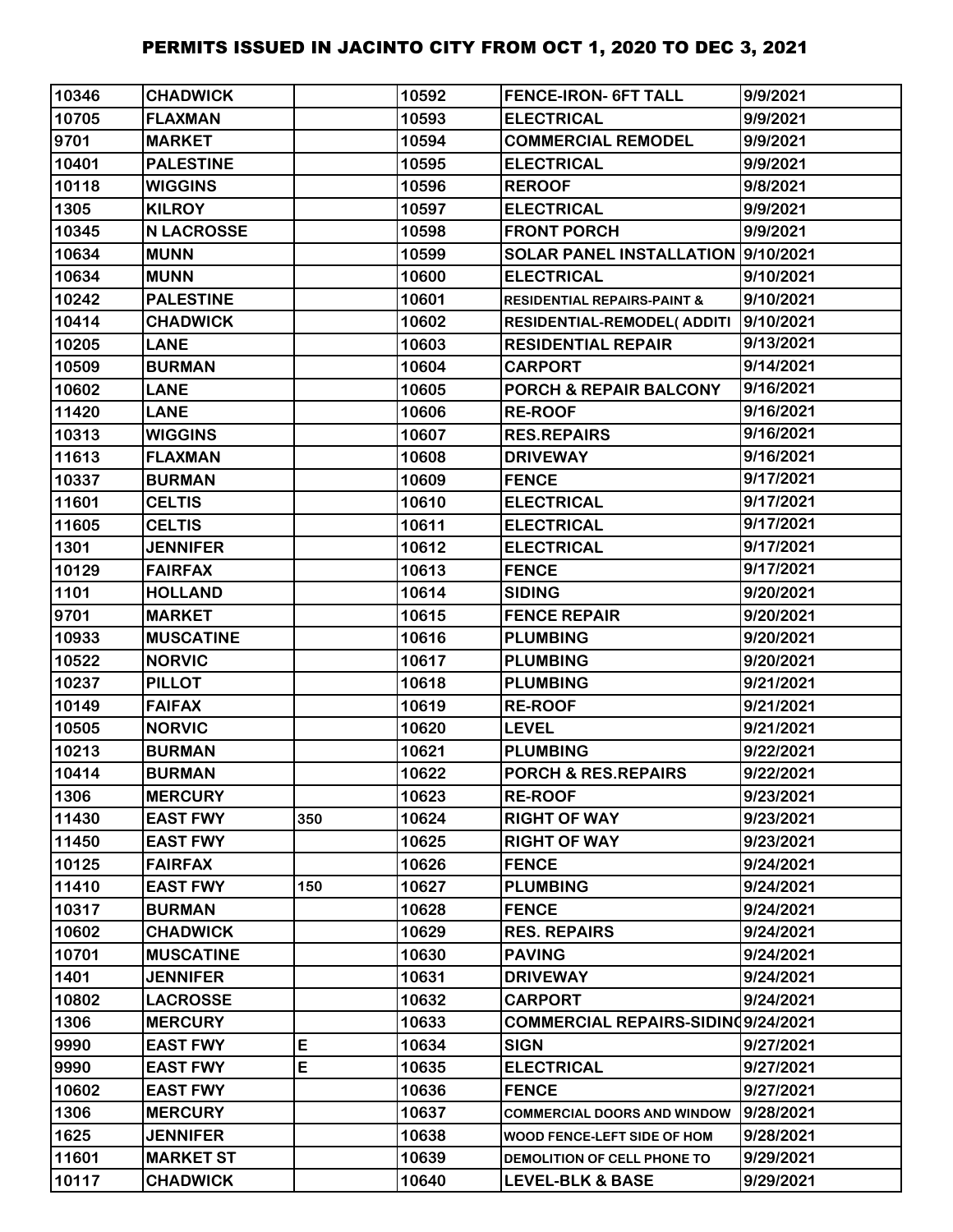| 10725 | <b>NORVIC</b>     |             | 10641 | <b>LEVEL-BLK &amp; BASE</b>               | 9/30/2021  |
|-------|-------------------|-------------|-------|-------------------------------------------|------------|
| 11015 | <b>MARKET</b>     | $\mathbf B$ | 10642 | <b>COMMERCIAL (DOORS)</b>                 | 10/4/2021  |
| 1705  | <b>SERPENTINE</b> |             | 10643 | <b>PLUMBING</b>                           | 10/4/2021  |
| 10138 | <b>NORVIC</b>     |             | 10644 | <b>RESIDENTIAL REPAIRS</b>                | 10/4/2021  |
| 10530 | <b>MUNN</b>       |             | 10645 | <b>RESIDENTIAL RE-ROOF</b>                | 10/4/2021  |
| 10333 | <b>PILLOT</b>     |             | 10646 | PAVING-F.PORCH CEMENT REP.                | 10/4/2021  |
| 10410 | <b>PALESTINE</b>  |             | 10647 | <b>RAISE ROOF PITCH &amp; RES.REPAIRS</b> | 10/4/2021  |
| 10321 | <b>CHADWICK</b>   |             | 10648 | <b>RE-ROOF</b>                            | 10/5/2021  |
| 10522 | <b>NORVIC</b>     |             | 10649 | <b>RES.REP (Boiler Closet)</b>            | 10/5/2021  |
| 10410 | <b>PALESTINE</b>  |             | 10650 | <b>ELECTRICAL</b>                         | 10/5/2021  |
| 10213 | <b>BURMAN</b>     |             | 10651 | <b>PLUMBING</b>                           | 10/6/2021  |
| 9990  | <b>EAST FWY</b>   | В           | 10652 | <b>COMMERCIAL REMODEL</b>                 | 10/6/2021  |
| 10422 | <b>S OSWEGO</b>   |             | 10653 | <b>RESIDENTIAL REPAIRS</b>                | 10/6/2021  |
| 10610 | <b>BURMAN</b>     |             | 10654 | <b>MECHANICAL</b>                         | 10/6/2021  |
| 10906 | <b>MUSCATINE</b>  |             | 10655 | <b>WOOD FENCE</b>                         | 10/7/2021  |
| 10342 | <b>NORVIC</b>     |             | 10656 | <b>RESIDENTIAL ADDITION</b>               | 10/7/2021  |
| 10609 | <b>LANE</b>       |             | 10657 | <b>RESIDENTIAL REPAIRS</b>                | 10/7/2021  |
| 9990  | <b>EAST FWY</b>   | B           | 10658 | <b>PLUMBING</b>                           | 10/7/2021  |
| 9990  | <b>EAST FWY</b>   | B           | 10659 | <b>ELECTRICAL</b>                         | 10/7/2021  |
| 9990  | <b>EAST FWY</b>   | B           | 10660 | <b>MECHANICAL</b>                         | 10/8/2021  |
| 10609 | <b>LANE</b>       |             | 10661 | <b>PLUMBING</b>                           | 10/8/2021  |
| 1737  | <b>CHESTON</b>    |             | 10662 | <b>PLUMBING</b>                           | 10/8/2021  |
| 10606 | <b>PILLOT</b>     |             | 10663 | <b>BACK PORCH</b>                         | 10/8/2021  |
| 1513  | <b>SHERYL</b>     |             | 10664 | <b>RESIDENTIAL REPIRS</b>                 | 10/8/2021  |
| 10150 | <b>PILLOT</b>     |             | 10665 | <b>RESIDENTIAL REPAIR</b>                 | 10/11/2021 |
| 10150 | <b>PILLOT</b>     |             | 10666 | <b>ELECTRICAL</b>                         | 10/11/2021 |
| 10138 | <b>FLAXMAN</b>    |             | 10667 | <b>SOLAR PANELS</b>                       | 10/11/2021 |
| 10138 | <b>FLAXMAN</b>    |             | 10668 | <b>ELECTRICAL</b>                         | 10/11/2021 |
| 10913 | <b>OSWEGO</b>     |             | 10669 | <b>RESIDENTIAL RE-ROOF</b>                | 10/11/2021 |
| 10314 | <b>EAST FWY</b>   | B           | 10670 | <b>ELECTRICAL</b>                         | 10/12/2021 |
| 10337 | <b>PILLOT</b>     |             | 10671 | <b>ELECTRICAL</b>                         | 10/13/2021 |
| 10921 | <b>WIGGINS</b>    |             | 10672 | <b>DEMOLITION</b>                         | 10/13/2021 |
| 10921 | <b>WIGGINS</b>    |             | 10673 | <b>NEW RESIDENTIAL HOME</b>               | 10/13/2021 |
| 10230 | <b>EAST FWY</b>   | 2/3         | 10674 | <b>R.O.W(INSTALL SM</b>                   | 10/14/2021 |
| 10502 | <b>PILLOT</b>     |             | 10675 | <b>REPLACE SIDING</b>                     | 10/14/2021 |
| 10909 | <b>MUSCATINE</b>  |             | 10676 | <b>RESIDENTIAL REPAIR</b>                 | 10/14/2021 |
| 10610 | <b>BURMAN</b>     |             | 10677 | <b>ELECTRICAL</b>                         | 10/14/2021 |
| 11410 | <b>EAST FWY</b>   | 150         | 10678 | <b>FIRE PROTECTION</b>                    | 10/15/2021 |
| 10529 | <b>LACROSSE</b>   |             | 10679 | <b>REROOF</b>                             | 10/15/2021 |
| 4202  | <b>FIDELITY</b>   |             | 10680 | <b>SIGN</b>                               | 10/15/2021 |
| 4202  | <b>FIDELITY</b>   |             | 10681 | <b>ELECTRICAL</b>                         | 10/15/2021 |
| 11117 | <b>MARKET</b>     |             | 10682 | <b>FENCE</b>                              | 10/15/2021 |
| 10134 | <b>PALESTINE</b>  |             | 10683 | <b>PLUMBING</b>                           | 10/18/2021 |
| 9990  | <b>EAST FWY</b>   | B           | 10684 | <b>PLUMBING</b>                           | 10/18/2021 |
| 10433 | <b>PALESTINE</b>  |             | 10685 | <b>RE-ROOF ONLY</b>                       | 10/19/2021 |
| 10433 | <b>PALESTINE</b>  |             | 10686 | <b>DRIVEWAY-HAS DIP-GUTTER</b>            | 10/19/2021 |
| 10525 | <b>BURMAN</b>     |             | 10687 | <b>PLUMBING</b>                           | 10/19/2021 |
| 10214 | <b>PALESTINE</b>  |             | 10688 | <b>LEVEL-SLAB</b>                         | 10/19/2021 |
| 10606 | <b>CHADWICK</b>   |             | 10689 | <b>ACCESSORY BUILDING</b>                 | 10/19/2021 |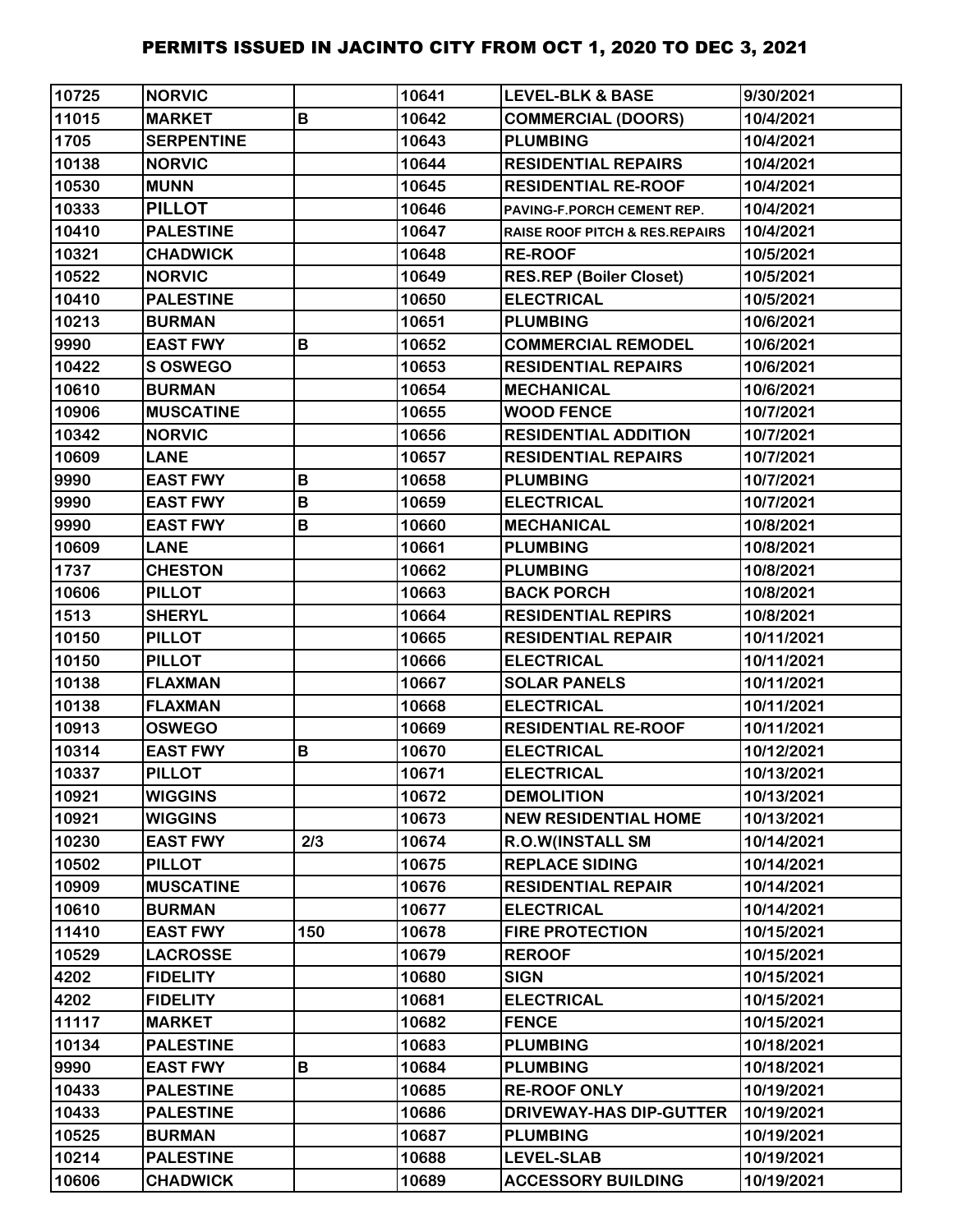| 1606  | <b>BELIN</b>      |   | 10690 | <b>PLUMBING</b>                            | 10/19/2021 |
|-------|-------------------|---|-------|--------------------------------------------|------------|
| 1638  | <b>BELIN</b>      |   | 10691 | <b>GRADE/FILL DIRT</b>                     | 10/19/2021 |
| 10149 | <b>FLAXMAN</b>    |   | 10692 | <b>REROOF</b>                              | 10/20/2021 |
| 10912 | <b>EAST FWY</b>   |   | 10693 | <b>WALL SIGN</b>                           | 10/20/2021 |
| 10912 | <b>EAST FWY</b>   |   | 10694 | DOUBLE SIDED SIGN ON POLE 10/20/2021       |            |
| 10149 | <b>FAIRFAX</b>    |   | 10695 | <b>PLUMBING</b>                            | 10/20/2021 |
| 1501  | <b>JENNIFER</b>   |   | 10696 | <b>RESIDENTIAL REPAIRS</b>                 | 10/21/2021 |
| 10114 | <b>PALESTINE</b>  |   | 10697 | NEW RESIDENTIAL - BUILDING 10/21/2021      |            |
| 1638  | <b>BELIN</b>      |   | 10698 | <b>WOOD FENCE</b>                          | 10/21/2021 |
| 10909 | <b>MUSCATINE</b>  |   | 10699 | BLOCK & BASE FOUNDATION (10/21/2021        |            |
| 10522 | <b>FLAXMAN</b>    |   | 10700 | <b>DRIVEWAY</b>                            | 10/21/2021 |
| 10226 | <b>MUNN</b>       |   | 10701 | <b>RESIDENTIAL RE-ROOF</b>                 | 10/22/2021 |
| 10125 | <b>RUMAR</b>      |   | 10702 | RESD REP-BTHRM FLRS/SHWR 10/22/2021        |            |
| 10521 | <b>NORVIC</b>     |   | 10703 | ACCESSORY BUILDING-SHED 10/25/2021         |            |
| 10117 | <b>PALESTINE</b>  |   | 10704 | RES.REPAIRS(SIDING, PAINT, F   10/25/2021  |            |
| 10518 | <b>WIGGINS</b>    |   | 10705 | <b>ACCESSORY BUILDING</b>                  | 10/25/2021 |
| 10725 | <b>NORVIC</b>     |   | 10706 | <b>PLUMBING</b>                            | 10/25/2021 |
| 10409 | <b>N LACROSSE</b> |   | 10707 | <b>RESIDENTIAL REPAIRS</b>                 | 10/26/2021 |
| 10530 | <b>NORVIC</b>     |   | 10708 | <b>REPLACE SIDING</b>                      | 10/26/2021 |
| 1405  | <b>HOLLAND</b>    |   | 10709 | <b>PLUMBING</b>                            | 10/27/2021 |
| 10608 | <b>OSWEGO</b>     |   | 10710 | <b>SOLAR PANELS</b>                        | 10/27/2021 |
| 10608 | <b>OSWEGO</b>     |   | 10711 | <b>ELECTRICAL</b>                          | 10/27/2021 |
| 10333 | <b>MUNN</b>       |   | 10712 | <b>RESIDENTIAL RE-ROOF</b>                 | 10/27/2021 |
| 10905 | <b>VERANO</b>     |   | 10713 | <b>PLUMBING</b>                            | 10/28/2021 |
| 10433 | <b>PALESTINE</b>  |   | 10714 | <b>ELECTRICAL</b>                          | 10/28/2021 |
| 10237 | <b>PILLOT</b>     |   | 10715 | <b>ELECTRICAL</b>                          | 10/28/2021 |
| 10209 | <b>FLAXMAN</b>    |   | 10716 | <b>RESIDENTIAL RE-ROOF</b>                 | 10/28/2021 |
| 1613  | <b>MERCURY</b>    |   | 10717 | <b>MECHANICAL</b>                          | 10/29/2021 |
| 10114 | <b>PALESTINE</b>  |   | 10718 | <b>PLUMBING</b>                            | 10/29/2021 |
| 11506 | <b>LANE</b>       |   | 10719 | <b>ELECTRICAL</b>                          | 10/29/2021 |
| 10901 | <b>LACROSSE</b>   |   | 10720 | <b>WOOD FENCE 6FT TALL</b>                 | 11/1/2021  |
| 10901 | <b>OSWEGO</b>     |   | 10721 | <b>NEW GARAGE FOUNDATION ONL 11/1/2021</b> |            |
| 1613  | <b>MERCURY</b>    |   | 10722 | <b>DRIVEWAY</b>                            | 11/1/2021  |
| 10334 | <b>FAIRFAX</b>    |   | 10723 | <b>FENCE AND SIDING</b>                    | 11/1/2021  |
| 10345 | <b>FLAXMAN</b>    |   | 10724 | <b>DRIVEWAY</b>                            | 11/1/2021  |
| 10605 | <b>BURMAN</b>     |   | 10725 | <b>REROOF</b>                              | 11/1/2021  |
| 10203 | <b>MARKET</b>     | Н | 10726 | <b>ELECTRICAL</b>                          | 11/1/2021  |
| 1529  | <b>JENNIFER</b>   |   | 10727 | <b>PLUMBING</b>                            | 11/2/2021  |
| 10421 | <b>MUSCATINE</b>  |   | 10728 | <b>FOUNDATION REPAIR</b>                   | 11/3/2021  |
| 10118 | <b>MUNN</b>       |   | 10729 | <b>DEMOLITION (GARAGE)</b>                 | 11/3/2021  |
| 10150 | <b>WIGGINS</b>    |   | 10730 | <b>REROOF</b>                              | 11/3/2021  |
| 10202 | <b>WIGGINS</b>    |   | 10732 | <b>RESIDENTIAL RE-ROOF</b>                 | 11/5/2021  |
| 10734 | <b>NORVIC</b>     |   | 10734 | <b>ELECTRICAL</b>                          | 11/5/2021  |
| 10237 | <b>PILLOT</b>     |   | 10735 | <b>MECHANICAL</b>                          | 11/5/2021  |
| 10706 | <b>LACROSSE</b>   |   | 10736 | <b>PLUMBING</b>                            | 11/8/2021  |
| 1726  | <b>BELIN</b>      |   | 10737 | <b>RESIDENTIAL REPAIRS</b>                 | 11/8/2021  |
| 11021 | <b>FLAXMAN</b>    |   | 10738 | <b>REROOF</b>                              | 11/8/2021  |
| 10342 | <b>NORVIC</b>     |   | 10739 | <b>ELECTRICAL</b>                          | 11/8/2021  |
| 10713 | <b>MUSCATINE</b>  |   | 10740 | <b>ELECTRICAL</b>                          | 11/8/2021  |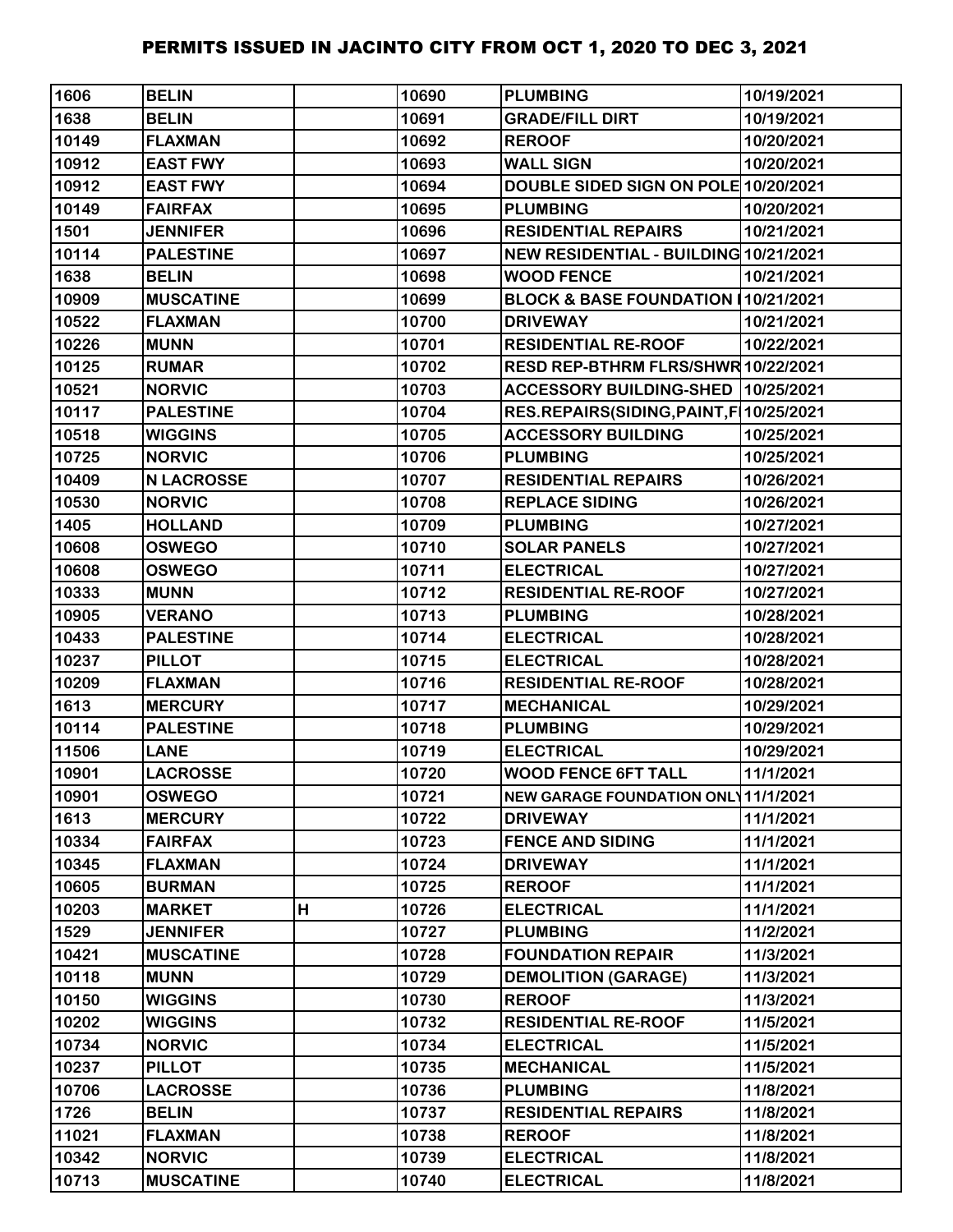| 10905 | <b>INVIERNO</b>   | 10741 | <b>DEMOLITION</b>                        | 11/8/2021  |
|-------|-------------------|-------|------------------------------------------|------------|
| 10214 | <b>PALESTINE</b>  | 10742 | <b>RESIDENTIAL REPAIRS</b>               | 11/9/2021  |
| 10701 | <b>PILLOT</b>     | 10743 | <b>ELECTRICAL</b>                        | 11/9/2021  |
| 10317 | <b>MUNN</b>       | 10744 | <b>REROOF</b>                            | 11/9/2021  |
| 1514  | <b>BELIN</b>      | 10745 | <b>RESIDENTIAL ADDITION</b>              | 11/10/2021 |
| 10230 | EAST FWY 2/3      | 10746 | <b>ELECTRICAL</b>                        | 11/10/2021 |
| 10142 | <b>NORVIC</b>     | 10747 | <b>PLUMBING - GTO</b>                    | 11/10/2021 |
| 10706 | <b>FLAXMAN</b>    | 10748 | <b>SIDING</b>                            | 11/10/2021 |
| 11617 | <b>LORD</b>       | 10749 | <b>FENCE (GATE)</b>                      | 11/11/2021 |
| 10634 | <b>CHADWICK</b>   | 10750 | <b>ELECTRICAL</b>                        | 11/11/2021 |
| 10743 | <b>NORVIC</b>     | 10751 | <b>PLUMBING</b>                          | 11/11/2021 |
| 10401 | <b>FLAXMAN</b>    | 10752 | <b>SIDING, WINDOWS &amp; DOORS</b>       | 11/11/2021 |
| 10230 | <b>EAST FWY</b>   | 10753 | <b>PLUMBING</b>                          | 11/11/2021 |
| 11420 | <b>LANE</b>       | 10754 | <b>ELECTRICAL</b>                        | 11/11/2021 |
| 10345 | <b>N LACROSSE</b> | 10755 | <b>SIDING AND WINDOWS</b>                | 11/12/2021 |
| 1513  | <b>SHERYL</b>     | 10756 | <b>ELECTRICAL</b>                        | 11/12/2021 |
| 11500 | <b>EAST FWY</b>   | 10757 | <b>ELECTRICAL - SIGN</b>                 | 11/12/2021 |
| 11500 | <b>EAST FWY</b>   | 10758 | SIGN A, B, C & D                         | 11/12/2021 |
| 1708  | <b>KERBY</b>      | 10759 | <b>REROOF</b>                            | 11/15/2021 |
| 10705 | <b>MARKET</b>     | 10761 | PAVING-PARKING LOT REPAIR 11/15/2021     |            |
| 11519 | <b>MARKET ST</b>  | 10762 | <b>PLUMBING</b>                          | 11/15/2021 |
| 10101 | <b>NORVIC</b>     | 10763 | <b>REROOF</b>                            | 11/17/2021 |
| 10714 | <b>FLAXMAN</b>    | 10764 | <b>ACCESSORY BUIILDING</b>               | 11/17/2021 |
| 10501 | <b>MUSCATINE</b>  | 10765 | REPLACE SHEET METAL ROOF 11/18/2021      |            |
| 10512 | <b>MUSCATINE</b>  | 10766 | <b>PAVING</b>                            | 11/18/2021 |
| 11519 | <b>MARKET ST</b>  | 10767 | <b>PLUMBING</b>                          | 11/18/2021 |
| 10142 | <b>PALESTINE</b>  | 10768 | <b>CARPORT</b>                           | 11/18/2021 |
| 10409 | N OSWEGO          | 10769 | <b>CARPORT</b>                           | 11/18/2021 |
| 10336 | <b>PALESTINE</b>  | 10770 | <b>SIGN</b>                              | 11/19/2021 |
| 1402  | <b>HOLLAND</b>    | 10771 | <b>MECHANICAL</b>                        | 11/19/2021 |
| 1613  | <b>MERCURY</b>    | 10772 | <b>ELECTRICAL</b>                        | 11/19/2021 |
| 11519 | <b>MARKET ST</b>  | 10773 | <b>PAVING</b>                            | 11/19/2021 |
| 10921 | <b>WIGGINS</b>    | 10774 | <b>PLUMBING</b>                          | 11/19/2021 |
| 10429 | <b>PALESTINE</b>  | 10775 | <b>PAVING</b>                            | 11/19/2021 |
| 11501 | <b>TILIA</b>      | 10776 | RESIDENTIAL ADDITION & REPAIR 11/22/2021 |            |
| 11450 | <b>EAST FWY</b>   | 10777 | NEW LED DIGITAL BILLBOARD 11/22/2021     |            |
| 10832 | <b>LANE</b>       | 10778 | <b>PLUMBING</b>                          | 11/22/2021 |
| 1625  | <b>JENNIFER</b>   | 10779 | <b>PLUMBING</b>                          | 11/22/2021 |
| 10518 | <b>FLAXMAN</b>    | 10780 | <b>REROOF</b>                            | 11/22/2021 |
| 1211  | <b>MERCURY</b>    | 10781 | <b>REPAIR SHED</b>                       | 11/22/2021 |
| 1317  | <b>JENNIFER</b>   | 10782 | <b>REPLACE SIDING</b>                    | 11/22/2021 |
| 10230 | <b>EAST FWY</b>   | 10783 | <b>DEMOLITION</b>                        | 11/23/2021 |
| 10525 | <b>BURMAN</b>     | 10784 | <b>MECHANICAL</b>                        | 11/23/2021 |
| 10525 | <b>BURMAN</b>     | 10785 | <b>ELECTRICAL</b>                        | 11/24/2021 |
| 11216 | <b>MUNN</b>       | 10786 | <b>PLUMBING</b>                          | 11/24/2021 |
| 10230 | <b>EAST FWY</b>   | 10787 | NEW COMMERCIAL - BUILDING 11/24/2021     |            |
| 10909 | <b>MUSCATINE</b>  | 10788 | <b>RESIDENTIAL RE-ROOF</b>               | 11/24/2021 |
| 10810 | <b>BURMAN</b>     | 10789 | <b>PAVING</b>                            | 11/29/2021 |
| 10101 | <b>FLAXMAN</b>    | 10790 | <b>PLUMBING</b>                          | 11/29/2021 |